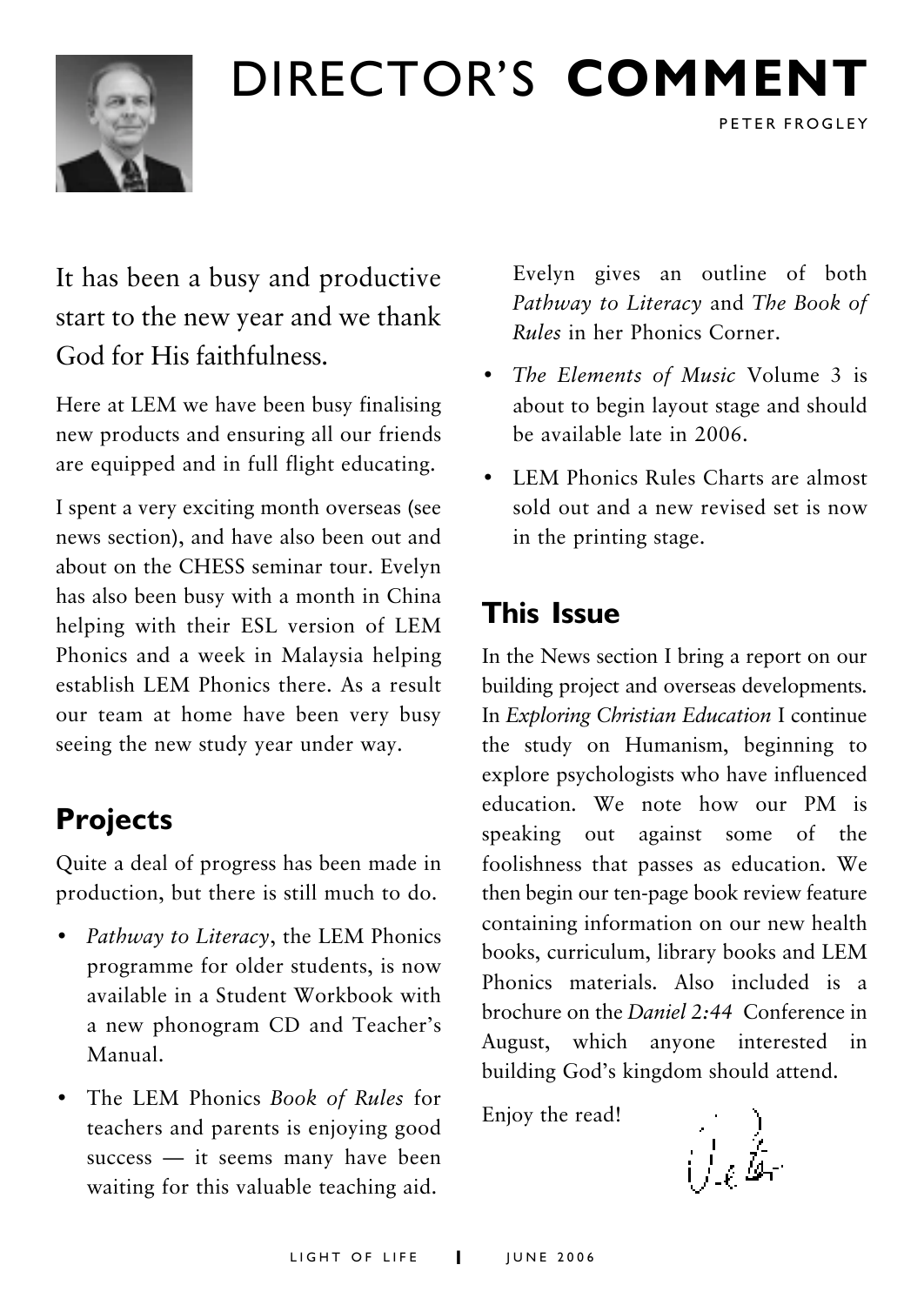

# NEWS **UPDATE**

# **CHESS 2006**

We have just returned from the first series of CHESS seminars this year and it has been wonderful to catch up with so many of you. Unfortunately Kingsley were not able to join us for this trip, but we expect them to come online later in the year. Don't miss the seminar near you  $$ details and registration information are found at the rear of this magazine.

If you are interested in hosting a CHESS in your area in 2006 please contact the



# **LEM Building Project**

As we have mentioned the building came in a little under budget due to the cooperation of our builder, but the offsite works proved a much greater challenge.

We are continuing in negotiations with the ACT Government over these costs and there seems to be hope of some success. We are continuing to believe God will help us in this so that we can plan to be debt free in the next year or two.

We still welcome further tax deductible gifts as this will help us achieve our debtfree goal sooner. Payments should be made to the *Light Educational Ministries Building Fund*. We thank those who have recently sent donations  $-$  your support is greatly appreciated.

# **Round the World**

On 3 February I left for my second 'round the world' trip in the last twelve months. This type of air ticket is by far the most economical way to visit our various international activities.

### PERU

The first stop was Peru where I met up with **Bob and Frances Relyea** and **Victor and Sandra Alvites**, our LEM representatives in Peru. I was keynote speaker at two small conferences in Arequipa (in the southern highlands) and Trujillo (on the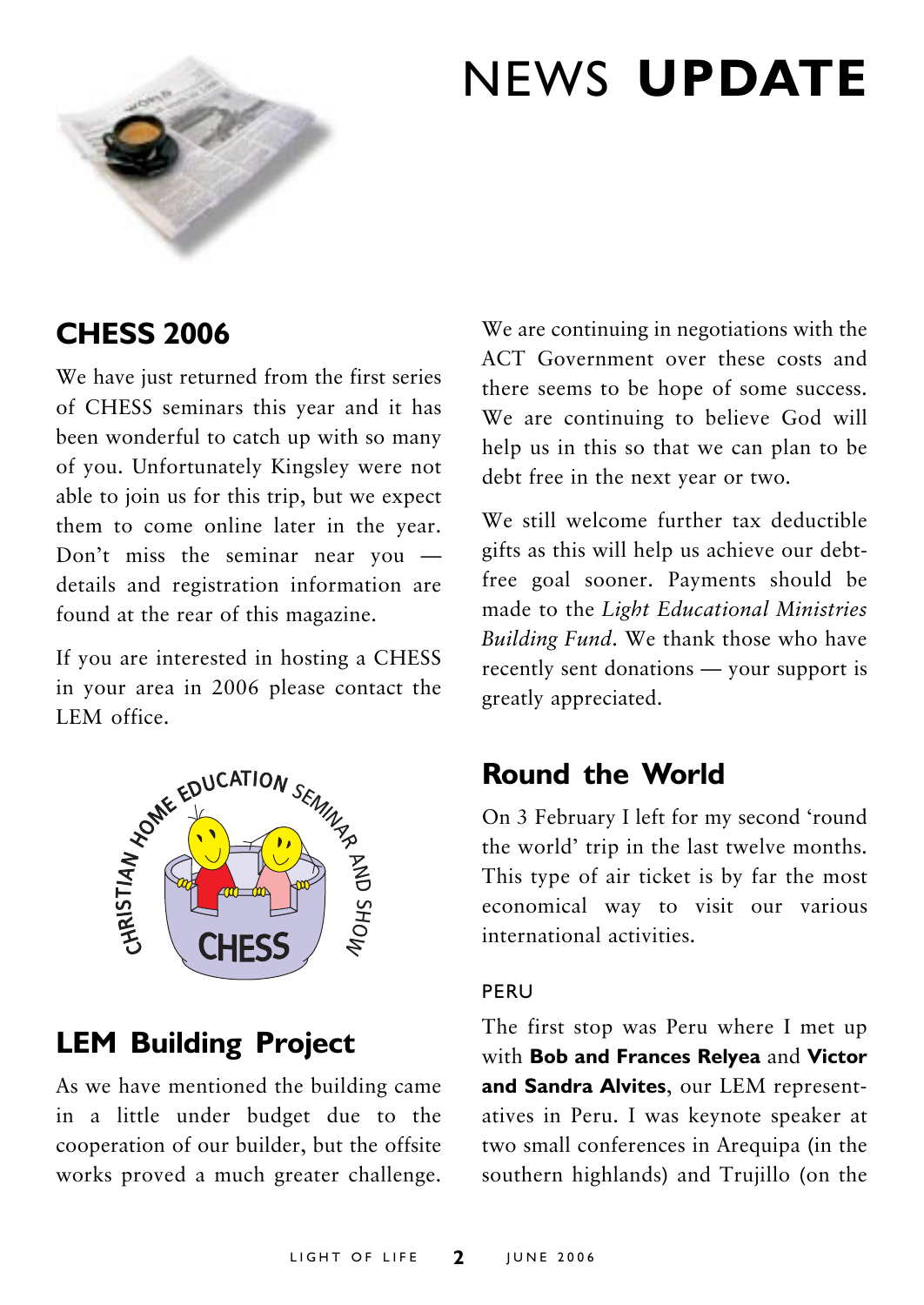

Bob and Frances Relyea, Peru



Victor and Sandra Alvites, Peru

north coast). These were very successful, largely because of the enthusiasm of the teachers. In Lima (Peru's capital) the team organised an excellent 3 day conference

thankfully did not need an interpreter), and there were a couple of other opportunities which made this a very special visit. We are planning another conference in July 2007.

#### USA

It was great to spend two days with **James Nickel**, one of the teachers from our old school in Booleroo Centre, South Australia. Jim now lives in Wenatchee, Washington, and is developing a math curriculum for a group named Patria Ministries. It was great to see Jim really enjoying himself in one of his great loves  $-$  writing Maths curriculum! I was also privileged to meet with **Dan Eby**, the Director of Patria Ministries. We had a good time of fellowship with Dan and his wife Sandra.

Then it was a quick overnight visit with **Mike and Karla McHugh** in Chicago, where I also met with a young teacher who is keen to work with LEM Phonics.

for over 250 teachers. Additional students were added to the LEM Diploma Course which then totalled 225. I also conducted a two day seminar at La Molina Christian School (where I



Jim Nickel's house in Wenatchee, Washington State, USA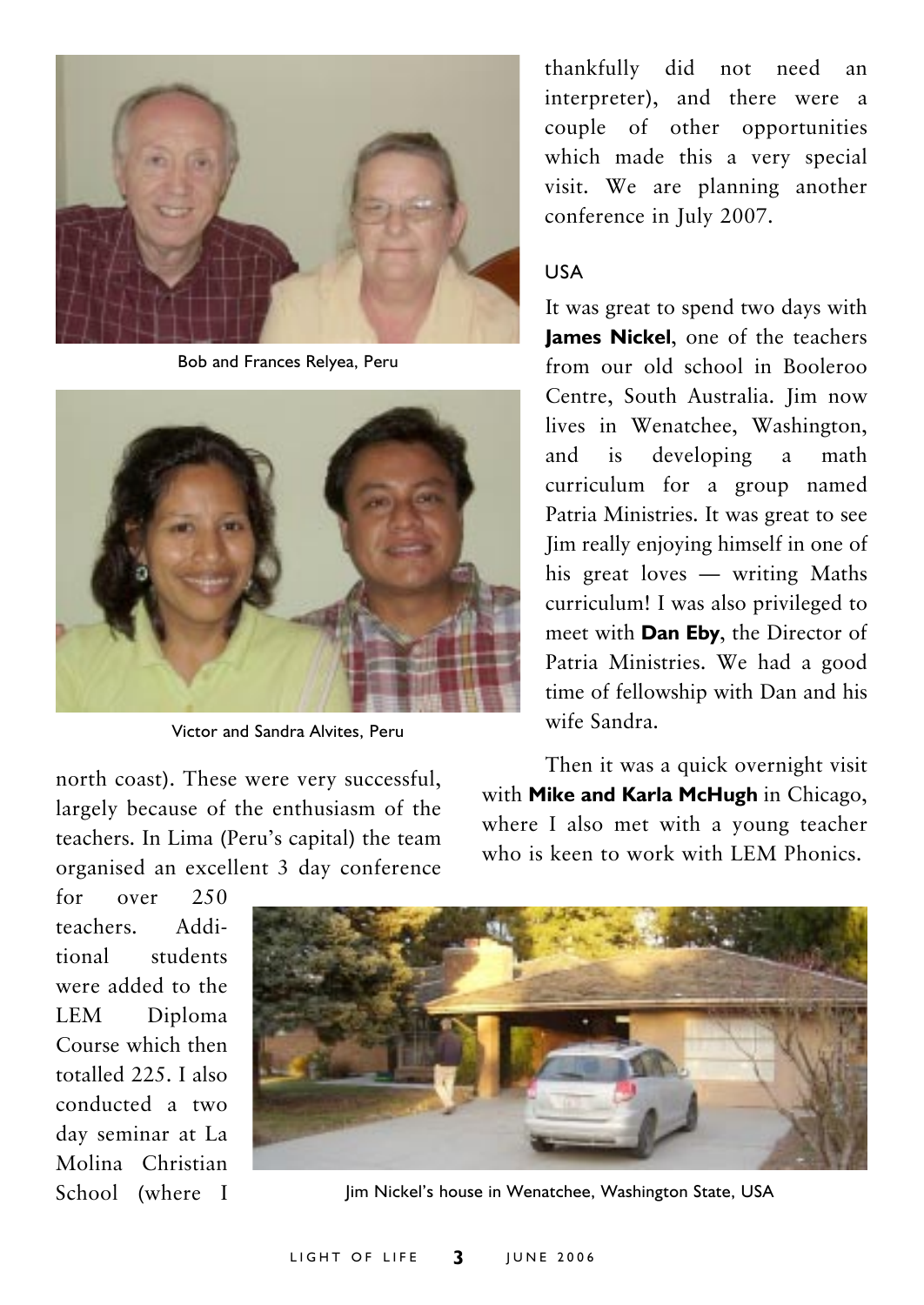#### UNITED KINGDOM

The main reason for visiting the UK was to minister in one of our sister churches in Chelmsford (near London), which was a great time. I was also able to spend time with a young lady teacher who is preparing to go to Uganda with her new husband to help establish an orphanage and school. She was excited to hear about Christian education and is now commited to seeing a Christian school planted in Uganda.



Discussing LEM Phonics in Hyderabad, India

Another highlight was visiting **Tracy van den Broek** who lives just a few minutes from Heathrow Airport. Tracy is one of the leaders in home education in the UK and it was great to find we had so much in common. We may begin to explore some collaboration with our friends in the UK as a result of the visit.

planning and discussing the establishing of LEM Phonics in India. These two men are very enthusiastic and have done a lot of thinking and planning for this project, planned to commence later this year.

# **China**

Evelyn spent March in Ruicheng, China, working with our staff there to complete the ESL programme for China. That has been completed and we now have an ESL

> programme not only for China but one that is easily adaptable for other nations, such as India.

**Anthony Wong**, the leader of the team in China, has been able to secure an opening for LEM Phonics in Malaysia. Evelyn spent a week there in April, conducting an introductory program for teachers.

### INDIA

On the return leg I spent three days with **Samuel and Paul Merupu** in Hyderabad,



Home group in Chelmsford, UK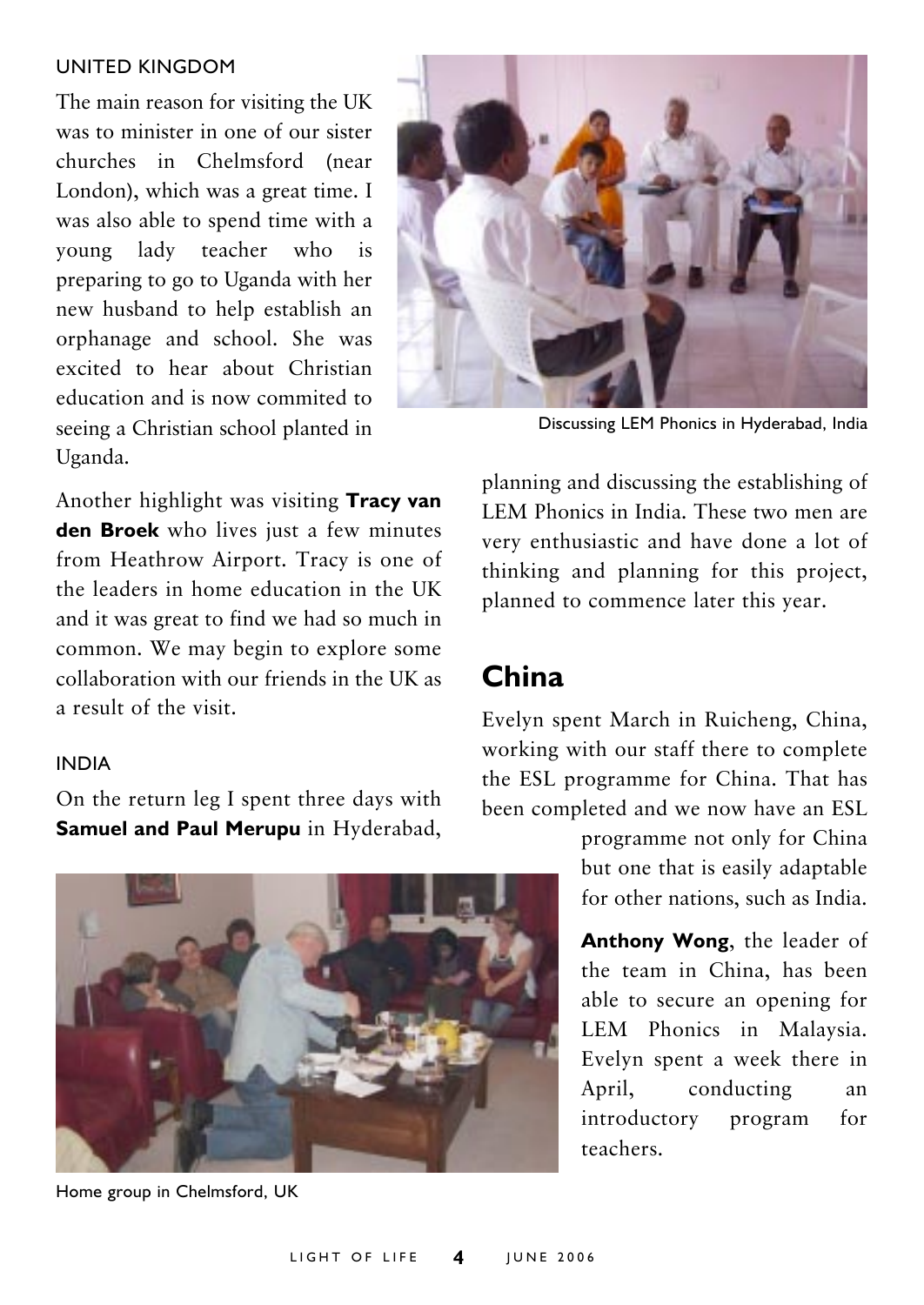# **Papua New Guinea**

There continues to be good and growing interest in LEM Phonics in PNG. There is a growing team of nationals who have a vision for a Christian nation and are working to bring stability and godliness to bear. It is a very difficult task given the circumstances but one that we feel God is calling us to work with. Peter Frogley is planning a visit to PNG in July to endeavour to further developments there, for further teacher training and work with church leaders.

# OVERSEAS ENGLISH TEACHERS

**One of the great needs in China, India, PNG and other non-English speaking nations is for native English speakers who can instruct in the LEM Phonics programme. We would be pleased to hear from anyone who feels a call to teach and be trained in LEM Phonics to be able to serve the Lord in one of these nations.**

# **www.lem.com.au**

Why does LEM's website look the way it does? Our website is created using software called *Flash*. Originally designed for small animations and banner advertisements, Flash has now become an industry standard for high-impact, good-looking websites, while retaining small download sizes.

Apart from its obvious strength in animation, the main benefits of a Flash-based website are:

- **Vector-based design:** this means that instead of composing (for example) a circle as thousands of dots or pixels, a circle is defined by centre and radius. This allows Flash to keep file sizes low.
- What you see is what you get: Flash displays web pages with the same fonts and graphics on all computers and browsers, so the layout doesn't change for different users.
- **Powerful scripting:** Flash has its own scripting language, which our online order form is built upon. Not only does this allow us to securely and reliably receive your order information, it also is the 'brains' behind the shopping trolley, browsing and searching.

The trade-off for all these benefits is that they require a 'translator' or 'player' to be installed on your computer. This is known as the *Flash Player* and at last count is already installed on around 95% of computers around the world. If you don't have the player, it should automatically install when you first visit our site.

Keep visiting our website for all our current promotions, up-to-date catalogues, resources and online ordering. If you have any questions, suggestions or comment about our website please email john@lem.com.au.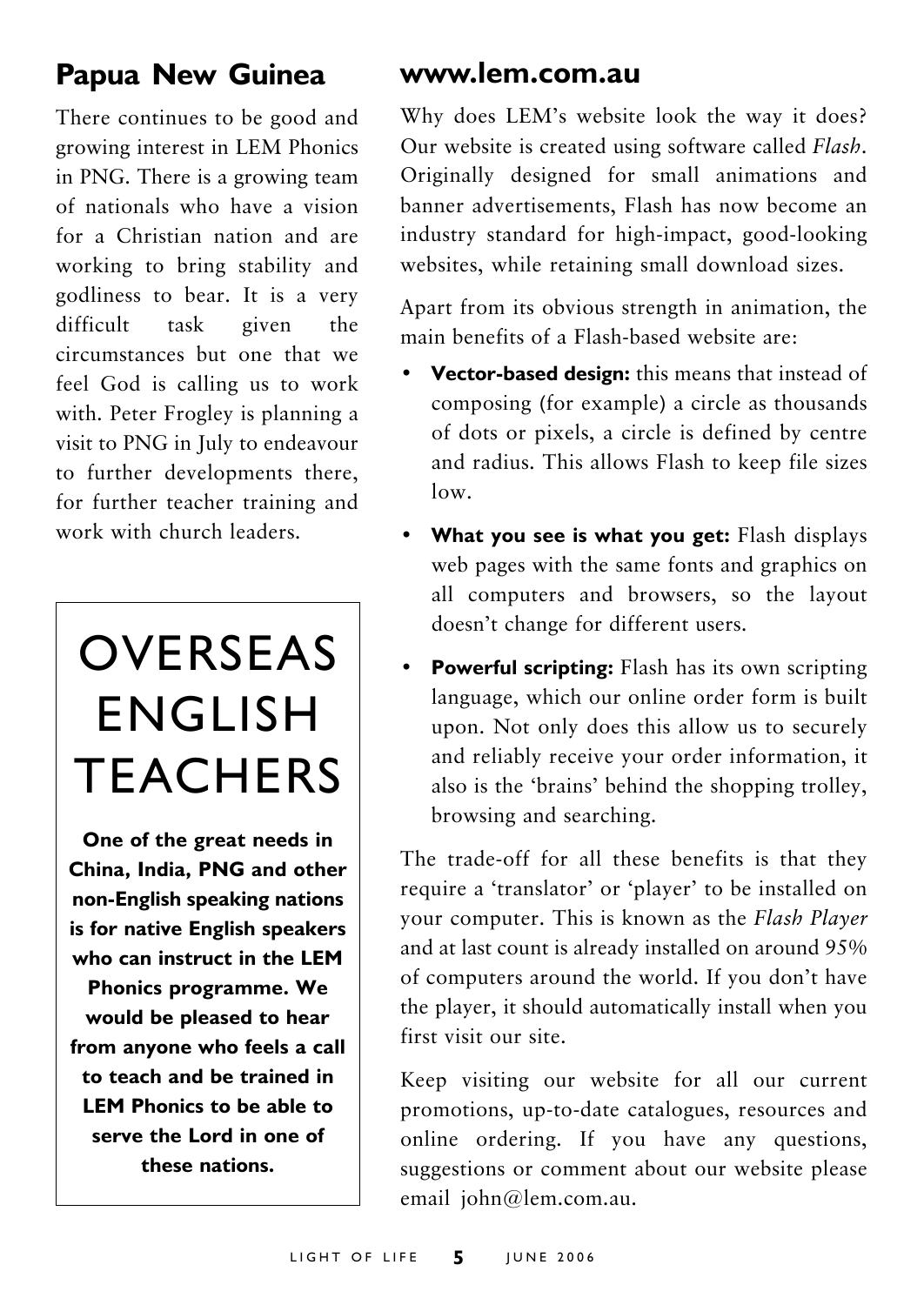

# EXPLORING **CHRISTIAN EDUCATION**

PETER FROGLEY



# **Psychology for Education**

There was a time when educational theory was based firmly on the teaching of the Bible. But that was well over one hundred years ago.

Today it is assumed by the vast majority that psychology, and not the Bible, provides the philosophical and methodological framework for education. I doubt there are many teachers who have *not* taken a course in educational psychology, but those who have taken courses in the Biblical philosophy and methodology of education are few and far between. In this article I want to explore the roots of psychology and how it is applied to education.

Psychologists begin with the assumption that a personal God is a myth. The science (some would say 'pseudo-science') of psychology has developed through several stages, known as schools, during the course of the twentieth century: first force, second force, and third force psychology.

# **First Force Psychology**

The developer of first force psychology was the Jew, Sigmund Freud,  $(1856-1939)$ , but the Jewish idea of a personal God who intimately interacts with man was not part of his thinking. Freud studied medicine and after graduation set up a practice in psychiatry, working from a base of hypnosis.

In the first years of my activity as a physician, my principle instrument of work, apart from haphazard and unsystematic psychotherapeutic methods, was hypnotic suggestion.

Freud developed the *cathartic method* of asking the patient, under hypnosis, to recall childhood experiences. The results of this method led him to believe there was a strong link between mental disturbance and sexual mistreatment.

Sigmund Freud taught that man is only an animal being largely influenced by his subconscious mind.

To Freud, man was psychologically determined, that is, the influences on his mind determine his behaviour. His ideas had a profound impact in the 1920s. Freud believed that 'the unconscious mind is the driving force in human behaviour.'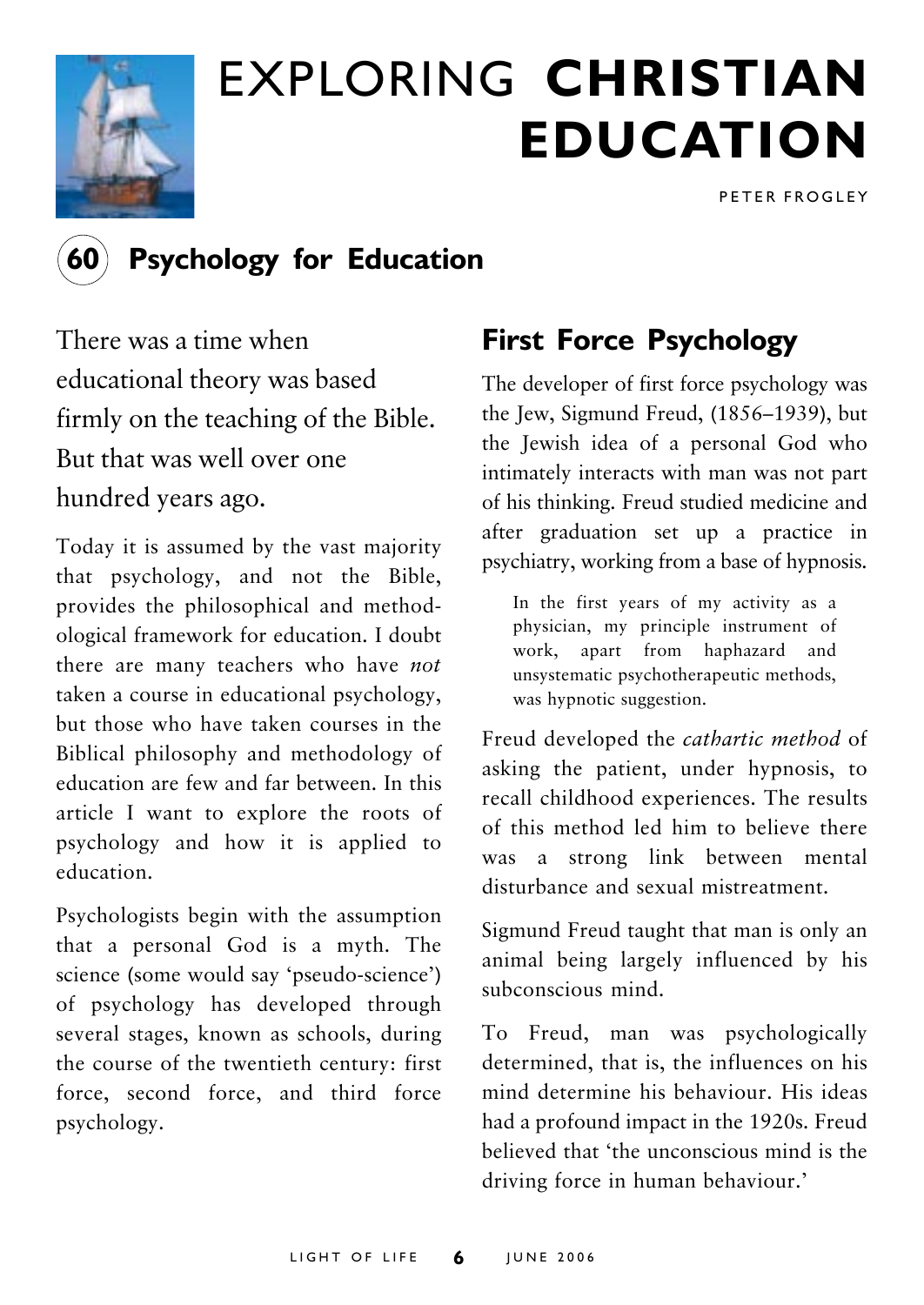Freud taught that certain behaviour, which is deemed undesirable by society, has been suppressed in people's unconscious minds, producing neurosis. Freud's work, however, was with the mentally disturbed, and he did not study the normal, healthy human beings.

From his research Freud concluded that the key to people's psychological traumas is related to the sexual drive, and that our Christian civilization has made emotional cripples of discontent and neurosis. He believed that religion was a means of compensation for a neurotic mind. Therefore, the more religious a person, the more neurotic. To a large degree the present sexual perversions we see in the world have flowed from the thinking of Freud and those who followed in his footsteps.

# **Second Force Psychology**

# JOHN WATSON

Second force psychology is known as *behaviourism*. The 'father of behaviourism' is John B. Watson, who received his PhD at the University of Chicago in 1903 under John Dewey.

Watson decided to dispense with the human mind altogether:

Behaviourism holds that the subject matter of human psychology is the behaviour of the human being.

Behaviourism claims that consciousness is neither a definite nor a useable concept. The behaviourist holds, further, that belief in the existence of consciousness goes back to the ancient days of superstition and magic... The great mass of people even today have not yet progressed very far away from savagery-it wants to believe in magic...Almost every era has its new magic, black or white, and its new magician. Moses had his magic; he smote the rock and water gushed out. Christ had his magic; he turned water into wine and raised the dead to life

The extent to which most of us are shot through with a savage background is almost unbelievable...One example of such a religious concept is that every individual has a soul which is separate and distinct from the body...No-one has ever touched a soul, or seen one in a test tube, or has in any way come into relationship with it as he has with the other objects of his daily experience...

The interest of the behaviourist in man's doings is more than the interest of the spectator-he wants to control man's reactions as physical scientists want to control and manipulate other natural phenomena.

Why do people behave as they do-how can I, as a behaviourist, working in the interests of science, get individuals to behave differently today from the way they acted yesterday? How far can we modify behaviour by training (conditioning)? These are some of the major problems of behaviourist psychology.

> *John B Watson, ëBehaviourismí, W W Norton, 1930*

Behaviourism relied on outer or environmental influences to explain man's behaviour.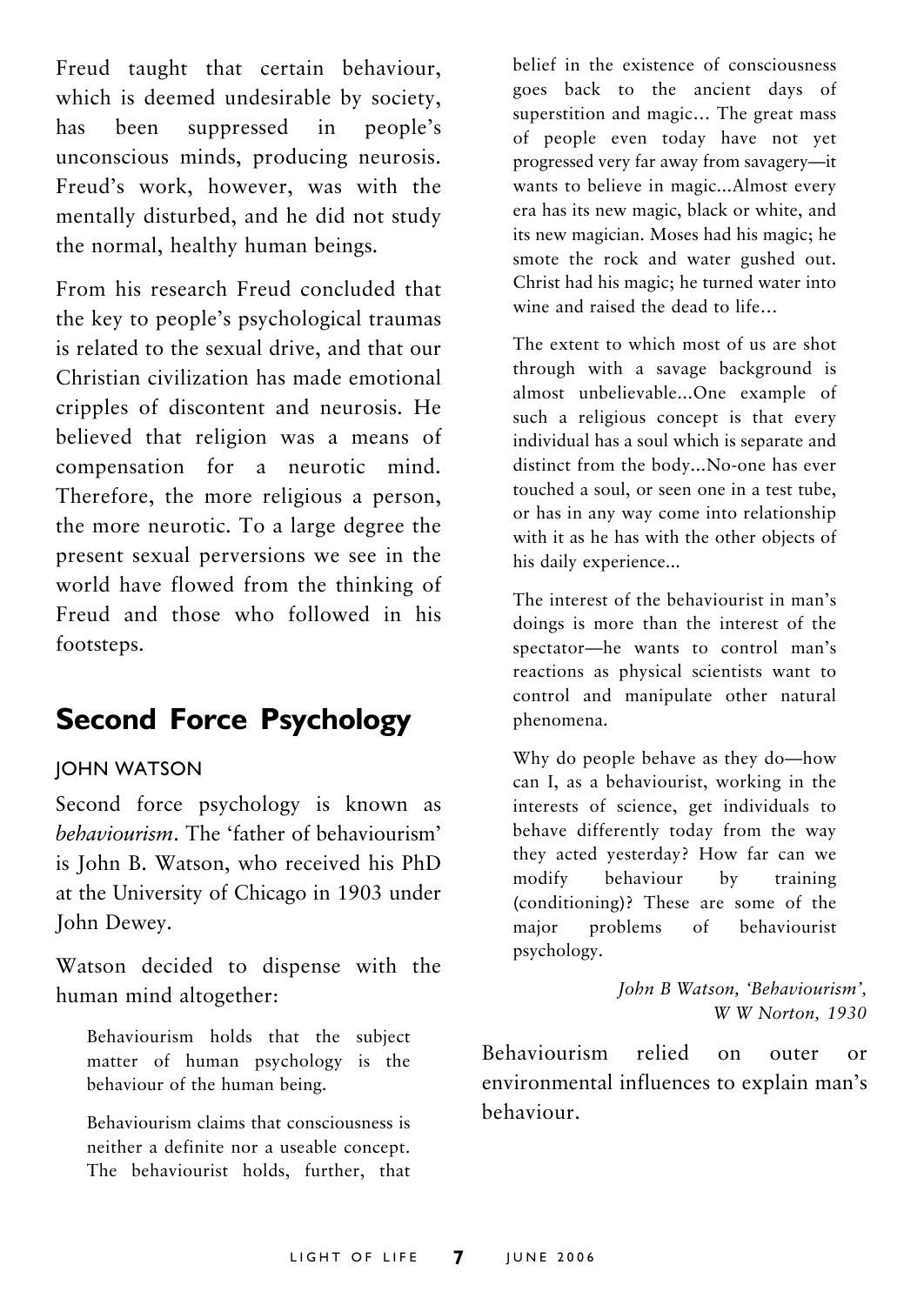The second important personality in behaviourism was the Russian, Pavlov, who experimented with stimulus and response. Pavlov experimented with a dog, conditioning the

# if you detect something **mindless** about education, it's because the **mind** has been taken out of it

animal to produce saliva with the ringing of a bell. The learning progressed to the point where the bell stimulus would produce saliva without the presence of food.

... experiments on the higher nervous activities of animals will yield not a few directional indications for education and self-education in man.

### *Pavlov, ëLectures on Conditioned Reflexesí, page 391.*

There is much evidence to indicate that we have created a society in which a majority of individuals respond as they have been conditioned to specific stimuli-whether there is evidence of reality or fact. We note the immediate and non-reflective response to terms such as *extremist, radical right, hate groups* and others.

### B F SKINNER

The third significant behavioural psychologist is B F Skinner, Harvard psychologist, who is best known for his research into the learning process and his belief in a planned society. Skinner is a leading supporter of *programmed instruction* (also known as *individualized instruction*), in which the principles of learning determined in the laboratory are

applied to classroom teaching. As a behaviourist he could see that man, to be in any way successful, needed to be controlled. His research led him to write, *Beyond Freedom and Dignity* in 1971, which called for the restriction of individual freedoms that hinder the development of the idea of a planned society.

Skinner emphasised the concept of individualised learning and immediate reinforcement. Such instruction, it was believed, would enhance learning. The shortcoming of his philosophy is that it tends to destroy the God-given individuality of the student.

Behavioural psychology became the scientific foundation of educational development, in that it changed textbooks, revised classroom curriculum and redesigned school buildings. If you detect something mindless about education, it's because the mind has been taken out of it. Only visible behaviour counts.

# **Third Force Psychology**

Third force psychology, a more recent school, is having a much greater influence on education than the first two schools in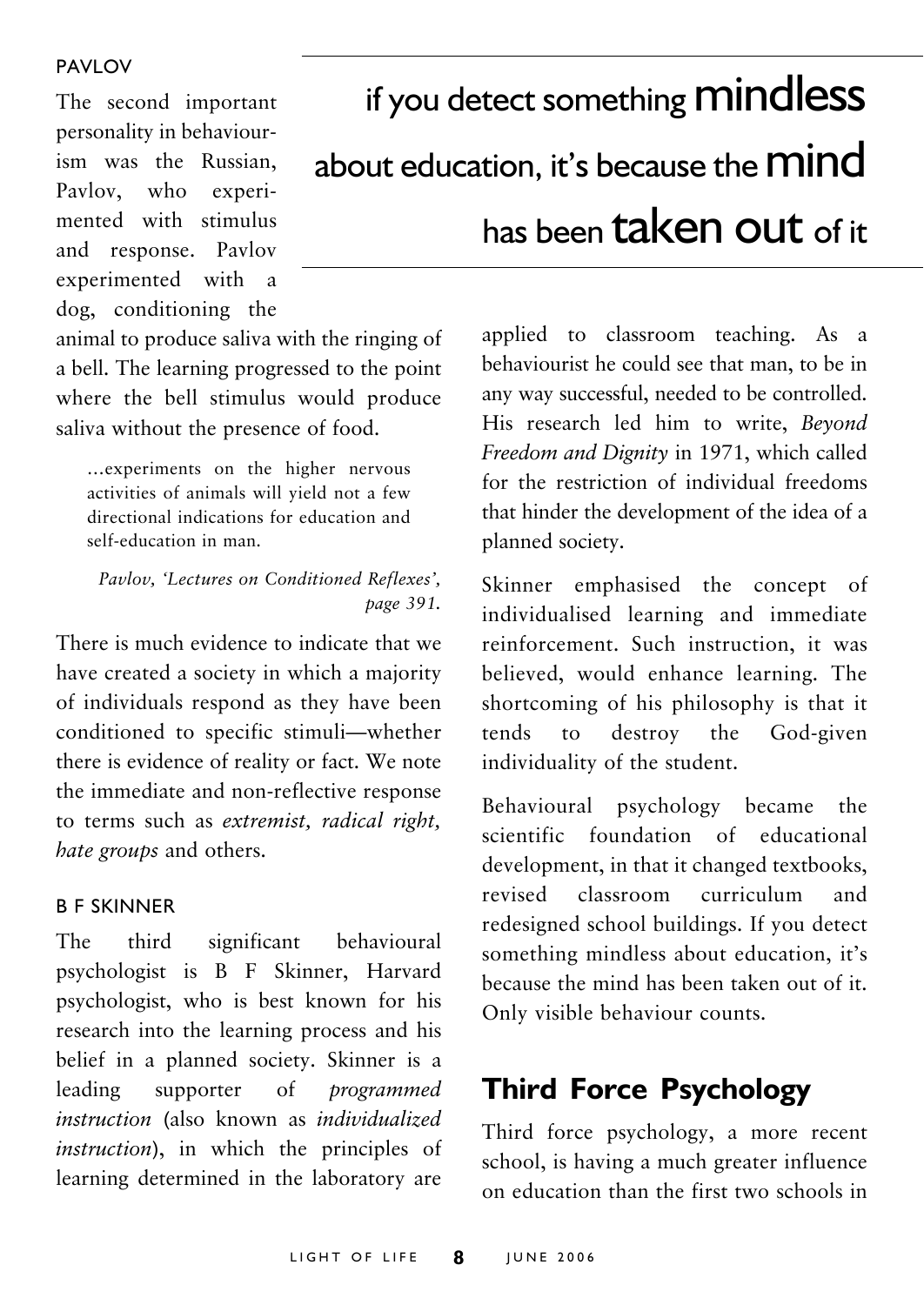psychology. It differs significantly from the earlier groups because it holds that man is not classified with the lower animals. Man, they say, is significantly different in that he is capable of *good* behaviour as well as *bad.*

Instead of using the mentally ill in their studies, as had been the case particularly with Freud, healthy individuals are studied. The third force school teaches the idea of ëself-actualisationí*.* Those who have reached self-actualisation are few; making up less than one percent of the population, and are described as the 'growing tip' of the human species. The aim is to draw more people to selfactualisation. The psychologically mature person is one who wants to do what is right and reasonable. The definition of *right,* however, is not clearly defined.

Third force psychology has been applied through human potential laboratories or growth centres, T-groups, encounter groups, and therapeutic communities. The object is to aid parents and school children to achieve growth needs and thereby becoming self-actualised.

#### ABRAHAM MASLOW

The most prominent name in the third force movement is Abraham Maslow*.* Maslow saw man as basically good:

As far as I know we just don't have any intrinsic instincts for evil. If you think in terms of the basic needs; instincts, at least at the outset, are all 'good'—or perhaps we should be technical about it and call them 'pre-moral', neither good nor evil.

*ëHumanistic Psychologyí, page 190*

For Maslow,

Sick people are made by a sick culture; healthy people are made possible by a healthy culture.

*ëToward a Psychology of Beingí, Page 4*

Abraham Maslow holds that man fulfils his needs in a *Hierarchy of Needs.*

- 1. Food
- Physical needs 2. Shelter<br>3. Sleep
- 
- 4. Safety or security needs
- 5. Love or social needs
- 6. Ego or status needs
- 7. Self-actualisation

The person who fulfils these requirements is psychologically mature, and one of the growing tip of mentally healthy people.

He considered Abraham Lincoln, Thomas Jefferson, Albert Schweitzer and Albert Einstein were some who could be considered self-actualised.

Maslow found it difficult for real Christians, that is, those who believe in the Bible, to be self-actualised, and felt that:

self-actualised individuals are strongly ethical, they have definite moral standards, they do right and do not do wrong. Needless to say, their notions of right and wrong and of good and evil are often not the conventional ones.

Abraham Maslow died in 1970, but not before he had reconsidered the appropriateness of his ideas when applied to education. In his private journals he indicated: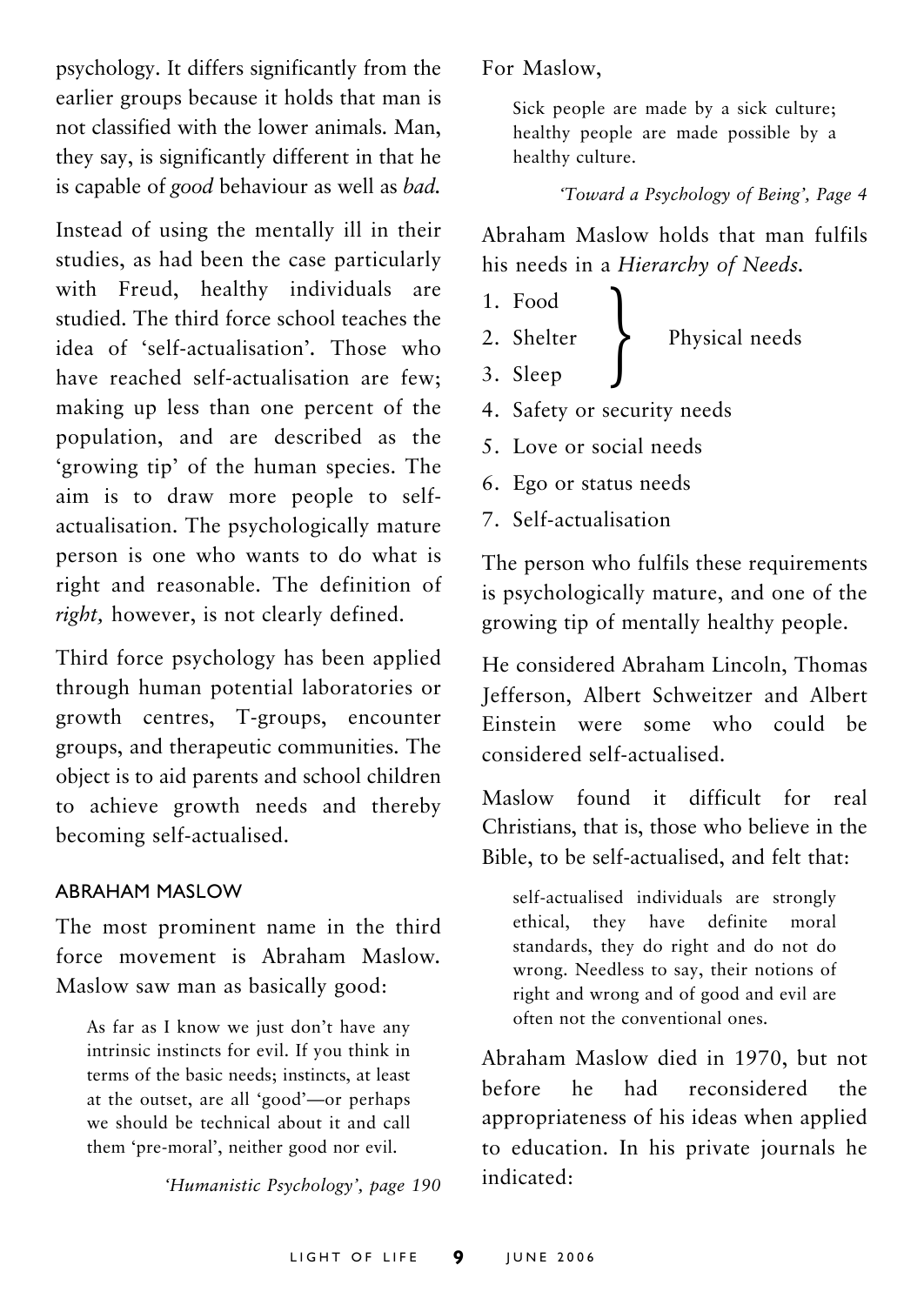this method of psychotherapy which is very good at eliciting a person's feelings about his or her own calling in life, something which is uniquely determined, these same methods turned out to be destructive whenever presumed to apply to the teaching of matters of objective knowledge.

> *ëPsychotherapy in the Classroomí, Dr W R Coulson*

### CARL ROGERS

Carl Rogers view of education builds on his predecessors:

... The goal of education must be to develop individuals who are open to change ... The goal of education must be to develop a society in which people can live more comfortably with change than with rigidity. In the coming world the capacity to face the new appropriately is more important than the ability to know and repeat the old.

We need to de-emphasise tradition and the past ... Educators can no longer afford to deplore and resist change. Too many teachers are still insisting that things must be done the 'right way'.... messiness, noise, confusion and mistakes out of which may come originality, creativity and genius, are suppressed in favour of neatness, quiet, order and 'being right', out of which can come conservatism, ... rigidity ...

*ëEducational Leadershipí, May 1967*

Dr W R Coulson worked together with Rogers in his non-directive counselling, which they felt was applicable to children as well as adults. The irony, according to

Coulson, is that Rogers did not raise his own children by his own psychotherapeutic methods. His son David said,

...my father gave me guidance. He never said 'son, make up your own mind'.

#### THOMAS GORDON

Gordon was the author of *Parent Effectiveness Training*, written to train parents to be good therapists. Such materials have been used in a number of Christian churches. Similar non-directive programmes in drug and sex education have seen an increase in the problems. Coulson commented in his address:

It is so  $STUPID$  and I had a hand in getting it going. I am sorry!

*W Coulson, ëPsychotherapy in the Classroomí*

# **Conclusion**

This introduction to psychology provides some idea of the devastating effect psychology has had on educational practice. If Christians are going to be consistent with our biblical faith then our educational philosophy and methodolgy need to spring from the Bible and not from the ideas of humanists. We saw that Dr W Coulson changed his perspective and was sorry he was ever involved. He was converted to Christianity and discovered a much better approach to education.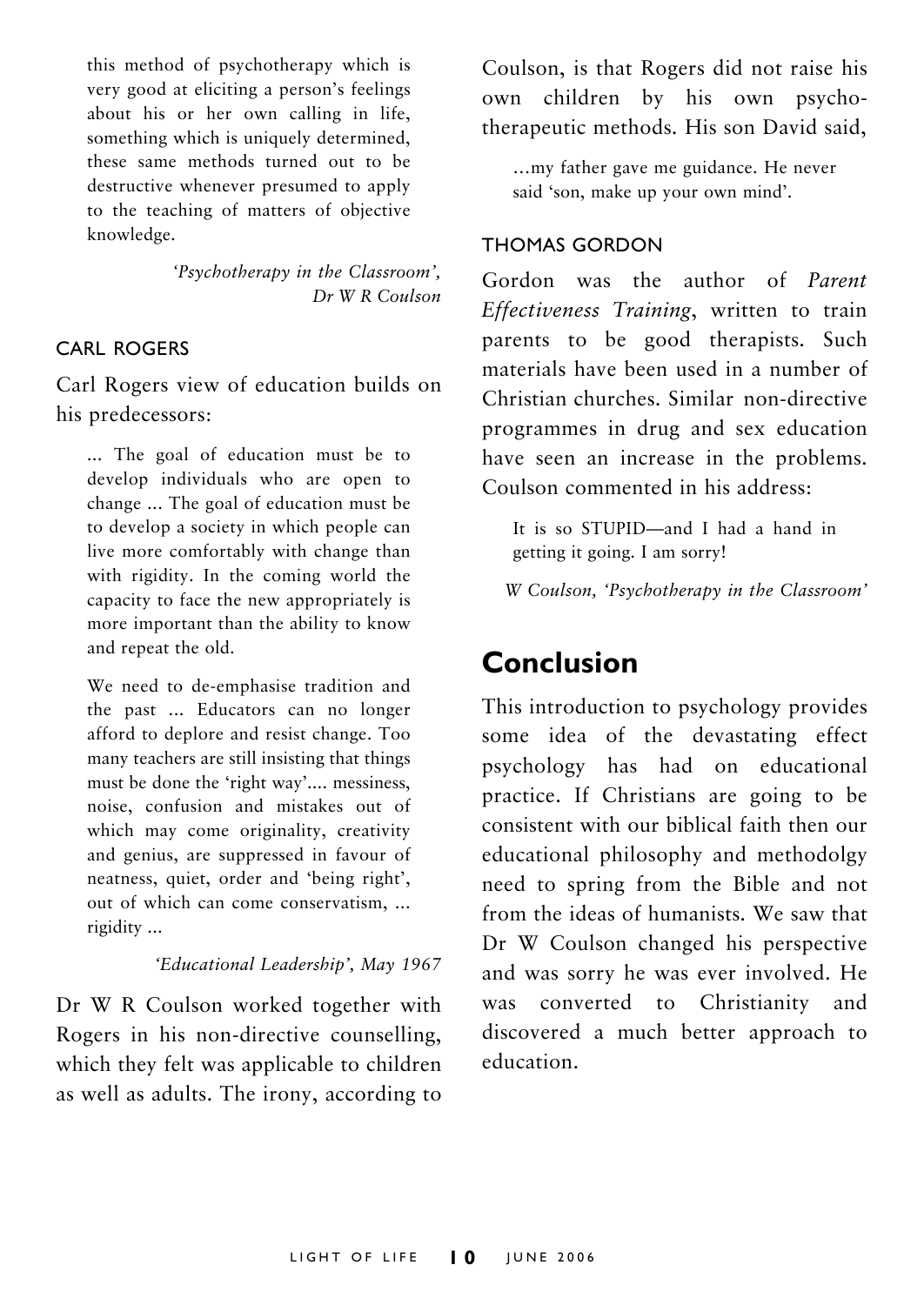

# PM SAYS SCHOOLS ARE **TEACHING RUBBISH**

The English syllabus taught in Australian schools

was being dumbed down by 'rubbish' post modern texts, Prime Minister John Howard said today.

Mr Howard said he questioned some of the decisions made by state education authorities about literacy promoted to students.

ëI feel very, very strongly about the criticism that many people are making that we are dumbing down the English syllabus,' Mr Howard said on ABC radio in Brisbane.

ëI think there's evidence of that in different parts of the country ... when the, what I might call the traditional texts, are treated no differently from pop cultural commentary, as appears to be the case in some syllabus.'

Mr Howard said authorities seemed too willing to succumb to political correctness at the expense of quality traditional literature.

ëI share the views of many people about the so-called post modernism ... I just wish that independent education authority didn't succumb on occasions to the political correctness that it appears to succumb to,' he said.

ëWe all understand that it's necessary to be able to be literate and coherent in the English language, we understand that it's necessary to be numerate and we also understand that there's high-quality literature and there's rubbish.

ëWe need a curriculum that encourages an understanding of the high-quality literature and not the rubbish<sup>,</sup>

When asked about the West Australian Government's 'outcome-based' education program, Mr Howard replied: 'That is gobbledegook  $-$  what does that mean?

The WA Education Department has said learning outcomes 'aim to ensure that all students in WA have the knowledge, understandings, skills and values necessary to participate and prosper in a changing world and new millennium'.

Mr Howard also said he did not believe that private companies were wresting responsibility for education from government authorities.

ëI still believe very strongly that the curriculum and the syllabus has got to be set by education authorities and by and large that should be done by state education authorities,' Mr Howard said.

*AAP, 20 April 2006*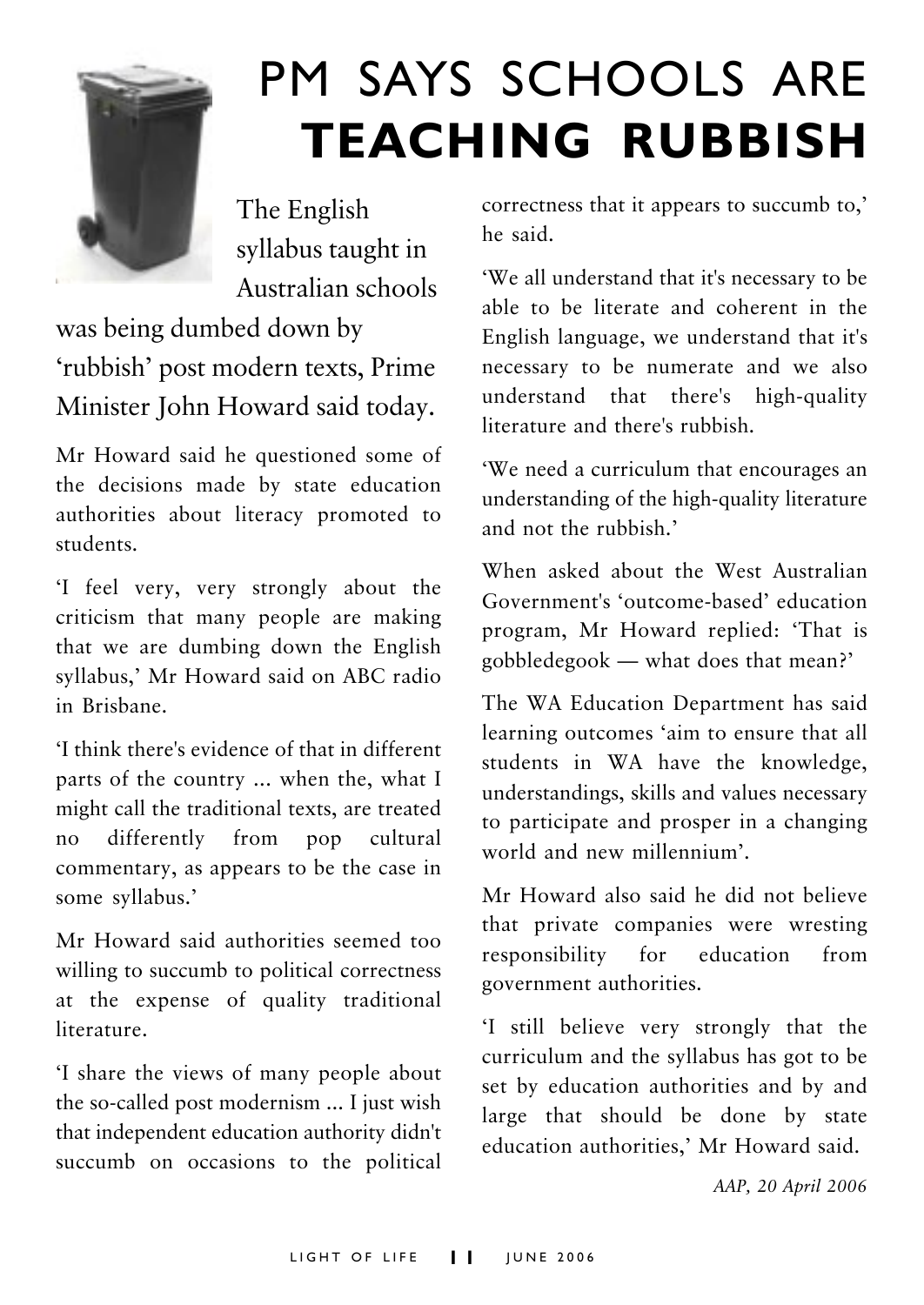

LEM are the newly appointed agents for the PEERS test in Australia. The PEERS test is a Biblical world view test in **P**olitics, **E**conomics, **E**ducation, **R**eligion and **S**ocial issues.

The test is designed for private schools, homeschoolers, church youth groups, or as a comparison tool for schools, associations and churches.

Examining PEERS test results since 1995 shows a consistent downward trend in understanding a Christian world view in western culture. Perhaps more alarming is the low scores from traditional Christian schools – illustrating the pervasiveness of secular humanism in society.

# **How it works**

By responding to a 70-item Likert-scale questionnaire (50 items for lower grades), the PEERS test categorises student beliefs into four worldview classifications: Biblical Theism, Moderate Christian, Secular Humanism or Socialism.

The five categories of Politics, Economics, Education, Religion and Social issues are all measured in this way.

A sixth category, Limited Government, is also derived to measure the student's belief about civil government's involvement in everyday life.

Scorecards and analysis reports provide a micro and macro view of world view thinking for the individuals and the group.

Personal scores are kept strictly confidential and are never revealed or distributed.

The test takes  $45-60$  minutes.

# **Sample Questions**

# JUNIOR GRADES

The main reason unemployed people don't have jobs is not enough demand for goods or services. *Agree/Disagree*

People must be allowed to own their own property in order for a nation to grow in economic strength. *Agree/Disagree*

# SENIOR GRADES

An individual can share in the divine nature of God through many avenues other than a personal relationship with Jesus Christ. *Agree/Disagree*

The ideal government guarantees the citizens a minimum income, health insurance and housing. *Agree/Disagree*

# **More information**

If you or your school are interested in taking the PEERS test, please phone, write or email the LEM office.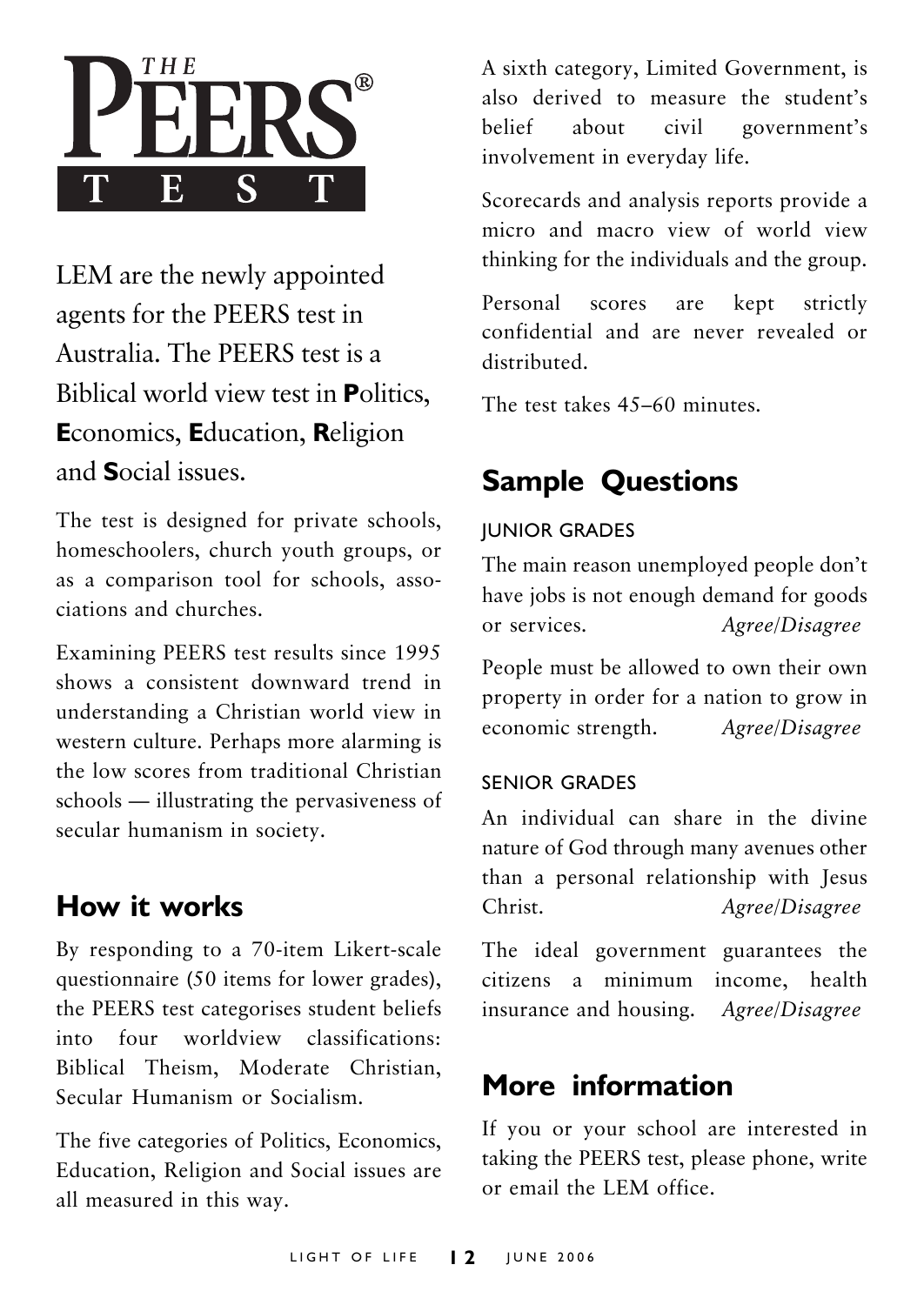TEN PAGES OF BOOK REVIEWS TEN PAGES OF BOOK REVIEWS TEN PAGES OF BOOK REVIEWS TE

#### **HEALTH**

# A HEALTHY **READ**

# **New Health Books Reviewed**

BY MERRIN LARSEN

# **Michael Sichel**

Dr Michael Sichel is a Christian naturopath from the Newcastle area. An ex-olympian and founder of Australia's first naturopathic hospital, Michael specialises in drug-free treatments of childhood problems. We are now stocking two of his books which we believe will be profitable to those interested in a healthy lifestyle for themselves and their children.

#### BITTER-SWEET PROFITS



In this book Sichel explains that we currently have an 'epidemic' of diabetes, which is increasing at the rate of one million new cases

per year world-wide. The book examines the causes of diabetes, and shows that ëonce a diabetic, always a diabetic' is not necessarily true. He highlights the major causes of Type I & Type II diabetes, as well as how nutrition and lifestyle changes can help address the cause instead of only treating symptoms.



In addition, he brings to sufferers' attention *Eleotin*, a herbal remedy which has enables a number of Type II sufferers to gradually reduce their oral or injectable insulin, sometimes totally. Although Eleotin was created for Type II diabetics, work has begun to assess its suitability for Type I diabetics. Sichel believes that by taking advantage of this natural therapy, people will be able to moderate the effects of this life-threatening disease without causing themselves additional health problems. 108 pages, soft cover. **\$24.00**

### GOOD NEWS FOR THE ALPHABET KIDS

For parents trying to help children suffering with ADD, ADHD, Autism Spectrum Disorders or ODD (hence the term 'Alphabet Kids') this



book offers realistic,

non-drug lifestyle adjustment recommendations, many of which can be implemented by parents without assistance from health professionals.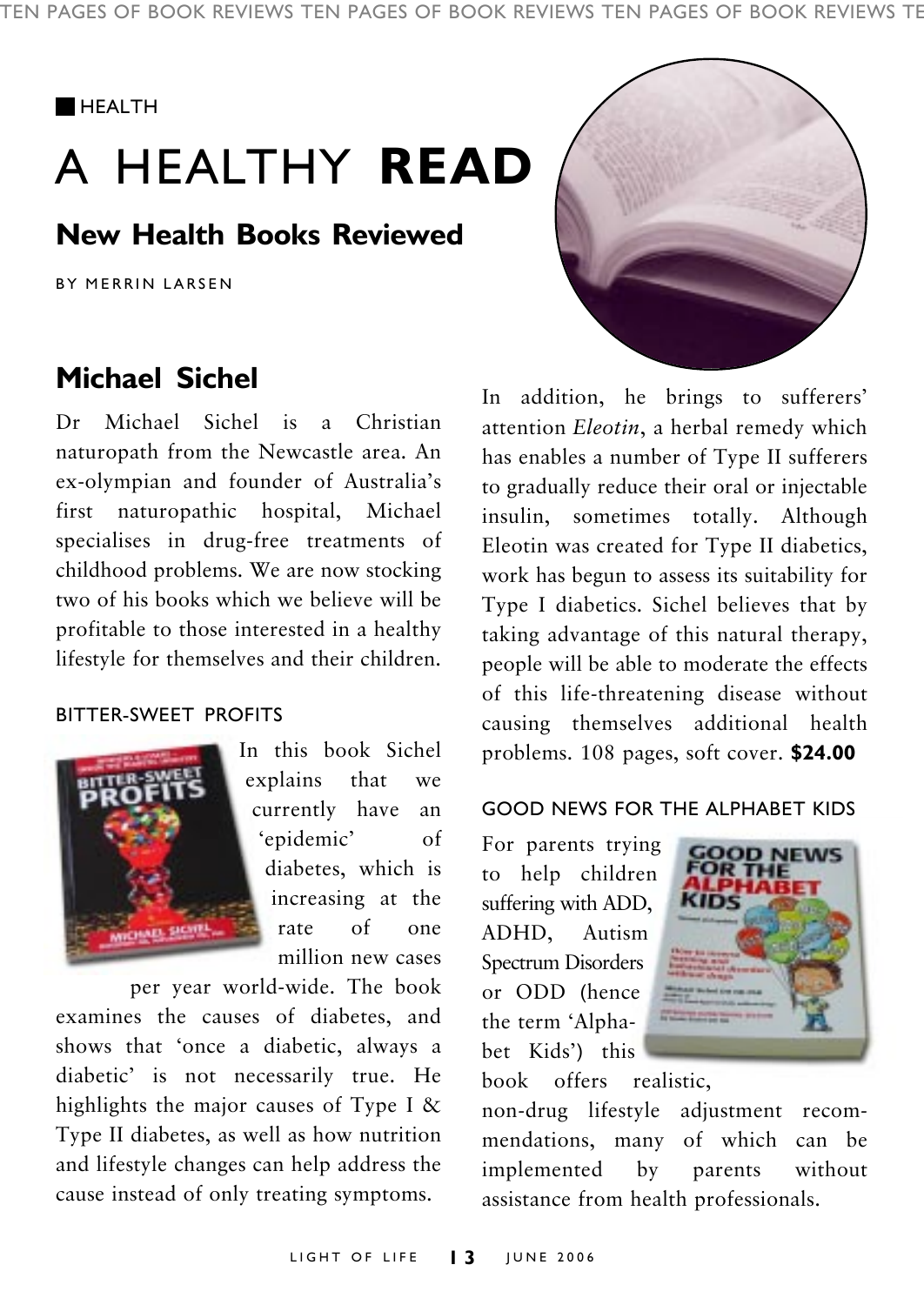If you have a small child who is not developing satisfactorily, or a school-aged child who is having trouble learning, and are willing to make the lifestyle adjustments other parents found helped their children, then this easy-to-read book is the one to buy. It is the first book on these problems that I am happy to recommend to parents. 285 pages, soft cover. **\$35.00**

# **The China Study**

T COLIN CAMPBELL This book explains in plain, easy-toread English the conclusions drawn from 'the most comprehensive study of nutrition ever conducted'.



*The China Study* was a 20-year research joint venture by Cornell University, Oxford University and the Chinese Academy of Preventative Medicine. The research came to the conclusion that the diet which helps protect us from Alzheimer's, autoimmune diseases, cancer, cataracts, diabetes, heart disease, hypertension, migraines/severe headaches, obesity, osteoporosis and strokes can also be used as a treatment for a wide range of chronic illnesses. To

illustrate this, the author shows research findings from a study in which cancer in rats was 'switched on and off' by changing their diet.

It is all very well to deal with disease once it manifests, but if you are interested in disease-proofing your family, the information in this book is invaluable. 417 pages, hard cover. **\$42.95**

# **Pregnancy, Childbirth and Childrenís Diet**

JOEL ROBBINS Increasingly our children are being compromised by pollutants and poor diet. Many children are now victims who are struggling with their health



and learning ability. In this tape and book set Dr Robbins tells you not only how to prepare for motherhood, but how you can nurture a healthy child. This program covers pregnancy, childbirth, diet for infants, weaning, children's diet, changing your lifestyle and psychological aspects of children and food. There are also some suitable recipes in the rear of the book.

Book **\$18.85** Tape set **\$22.95**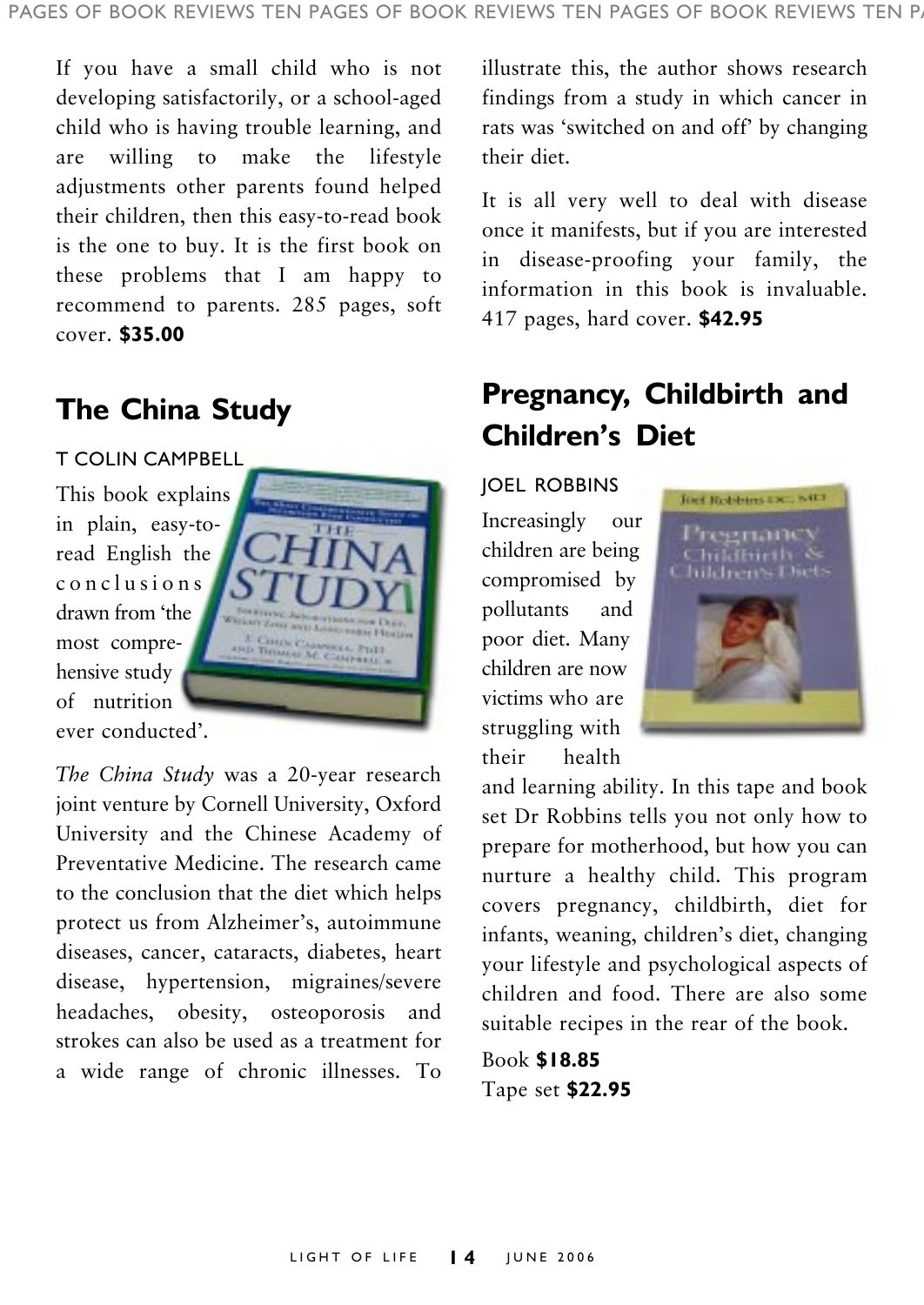AGES OF BOOK REVIEWS TEN PAGES OF BOOK REVIEWS TEN PAGES OF BOOK REVIEWS TEN PAG

# **LEM Phonics Pathway to Literacy**



**BOOK** NEWS

BOOK

**NHZ** 

BOOKS SPECIALS CURRICULUM NEW ARRIVALS

BOOKS SPECIALS CURRICULUM NEW ARRIVALS

This is our new programme to help poor and nonreaders master the art of reading, spelling and writing. Based in LEM Phonics, this programme is proving to be a great blessing to many.

The *Student Workbook* contains all the student will need and is used as a write-in workbook. Together with this book comes a new *Phonogram CD*, created specifically for the Pathway to Literacy programme, with a new teaching order of the phonograms. This CD is also available separately.

The *Teacher's Manual* contains a copy of the Student Workbook with extensive teachers notes on the opposite pages.

# STUDENT RESOURCES

Student Workbook **\$38.25** The Reference **\$18.40**

### TEACHER RESOURCES

Teacherís Manual **\$44.95** Pathway to Literacy Phonogram CD **\$9.95** 75 Phonogram Cards **\$24.95** Phonogram Wall Charts (set of three charts) **\$24.95** LEM Phonics Rule Charts (set of twelve charts) **\$59.95**

# **The Book of Rules**

*The Book of Rules* has just been released, but already it is proving to be very helpful for teachers. The book is a comprehensive reference which covers all the rules taught in the LEM Phonics Programme, and more! It presents rules in four sections:

- The 75 Phonograms
- The 42 Sounds
- Suffixes and Prefixes
- Pronunciation



*more>*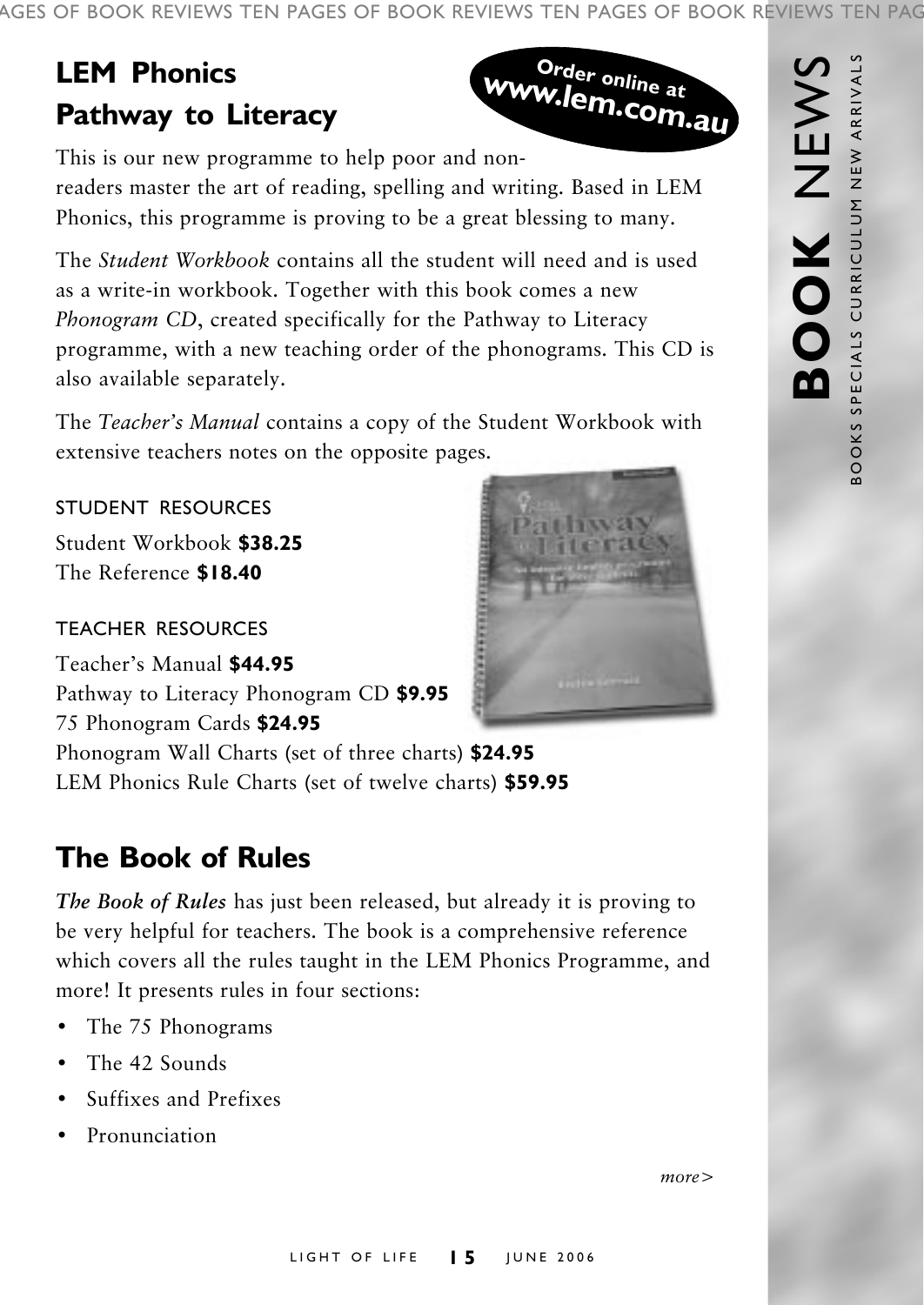#### PAGES OF BOOK REVIEWS TEN PAGES OF BOOK REVIEWS TEN PAGES OF BOOK REVIEWS TEN P.

BOOKS SPECIALS CURRICULUM NEW ARRIVALS **BOOK** NEWS BOOKS SPECIALS CURRICULUM NEW ARRIVALS BOOK NEWS

Alphabetically organised, fully cross-referenced and with handy side reference tabs, finding the rules for a specific phonogram, sound or suffix has never been easier. Along with the rules are exhaustive lists of example words to aid in teaching and study.

Also included is an overview explaining the structure of English and how phonograms and sounds relate, plus four appendixes which cover homonyms, silent letters, anomalies and explanation marks.

*The Book of Rules* is a valuable resource for anyone who wishes to increase their knowledge of the structure of the English language. **\$42.75**



# **Hard Cover Story Books from Rod and Staff**

THE MISSING BIBLE (LOWER PRIMARY) A collection of 23 short stories to help young children in their faith. **\$10.05**

# FOUR DAYS WITH AUNT JOANNE (MIDDLE PRIMARY)

A collection of 39 short stories that help children grow in God. **\$18.25**

# EYES FOR MY HEART (UPPER PRIMARY)

The story of a 14 year old who works through the challenge of sick parents to find God's way in the situation. **\$16.05** 

# RITA COMES HOME (SECONDARY)

The story of how a teenager copes with another young person coming to live in her family. **\$16.45**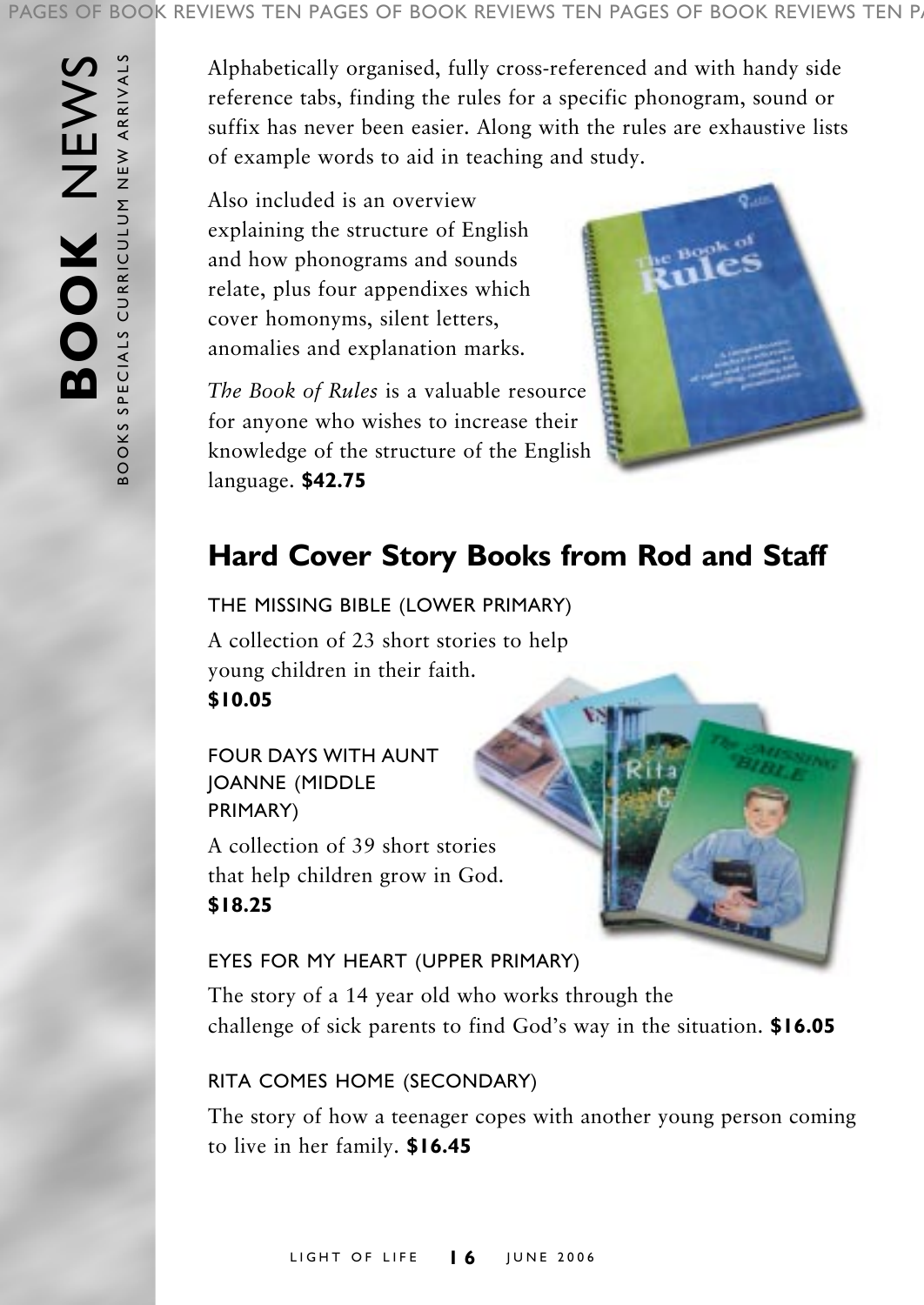# **Bob Jones University Press**

# CONSUMER MATHS - SECOND EDITION

This is a completely revised edition designed to cover all the financial transactions encountered in life. Written for senior secondary level.

Student Text **\$51.85** Teacher Manual **\$72.30** Tests **\$15.70** Test Key **\$9.40**



# $S$ PACE AND EARTH SCIENCE  $=$  THIRD EDITION

A completely revised and enlarged course in two volumes for Grade 8. It has a strong creation emphasis, and is well illustrated. The Student Text contains an extensive student activities section.

Student Text (2 volumes) **\$70.70** Teachers Manual (2 volumes) **\$72.30** Tests **\$15.70** Test Key **\$9.45**



# $BIOLOGY = THIRD$  EDITION

A completely revised edition in 2 volumes for Grade 10. A wellpresented, comprehensive course. Laboratory exercises have been integrated into the Student Text (replacing the Lab Manual from the previous edition).

Student Text (2 volumes) **\$77.00** Teacher Manual (2 volumes) **\$73.85** Tests **\$15.70** Test Key **\$9.45** Teacher Edition for Lab Exercises **\$34.60**

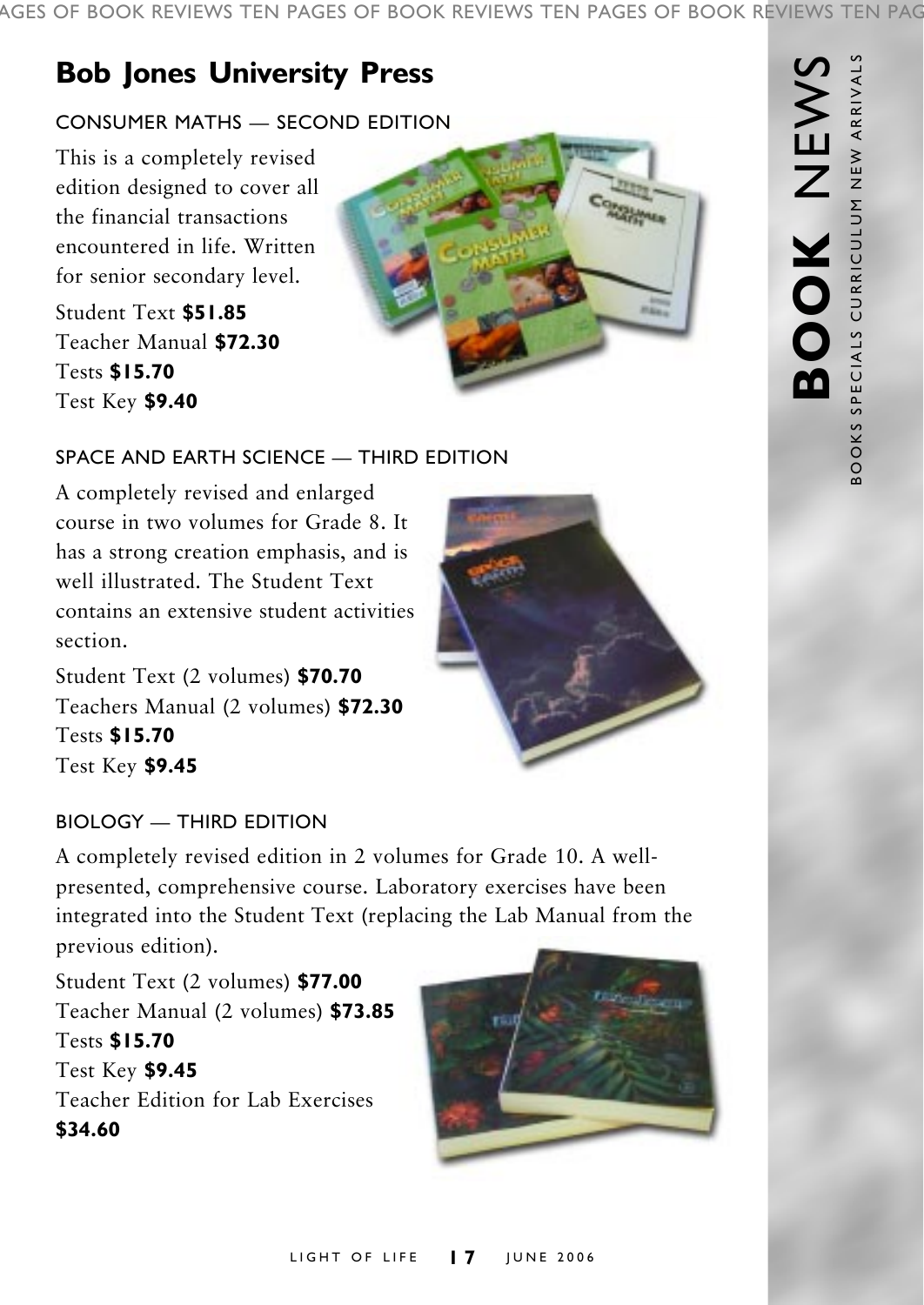#### PAGES OF BOOK REVIEWS TEN PAGES OF BOOK REVIEWS TEN PAGES OF BOOK REVIEWS TEN P.

# **Bob Jones Library Books**

# IN THE BEST POSSIBLE LIGHT

Beneth Peters Jones offers a book for young ladies, with lots of practical advice on various aspects of Godly femininity. 240 pages, soft cover. **\$20.35**

### ELLANORíS EXCHANGE

Historical fiction by Linda Hayner, set in seventeenth century London. The young debutante, Ellanor, becomes a pawn in a serious game of political intrigue. 195 pages, soft cover. **\$11.75**





# **Shepherd Press**

DON'T MAKE ME COUNT TO THREE Ginger Plowman encourages and equips mums to reach past the outward behaviour and address the issues of the heart. 155 pages, soft cover. **\$20.40**

# **Scripture Memory Fellowship**

# THE BRITISH JOSIAH

As the boy king of old, Josiah re-established the faith in Israel. Edward VI was perhaps his equivalent  $-$  the most godly king of England. 208 pages, soft cover. **\$20.35**

# **JOHN WICLIFFE —** THE MORNING STAR OF THE REFORMATION

A reproduction of David J Deane's c. 1900 biography of John Wicliffe. 105 pages, soft cover. **\$9.35**





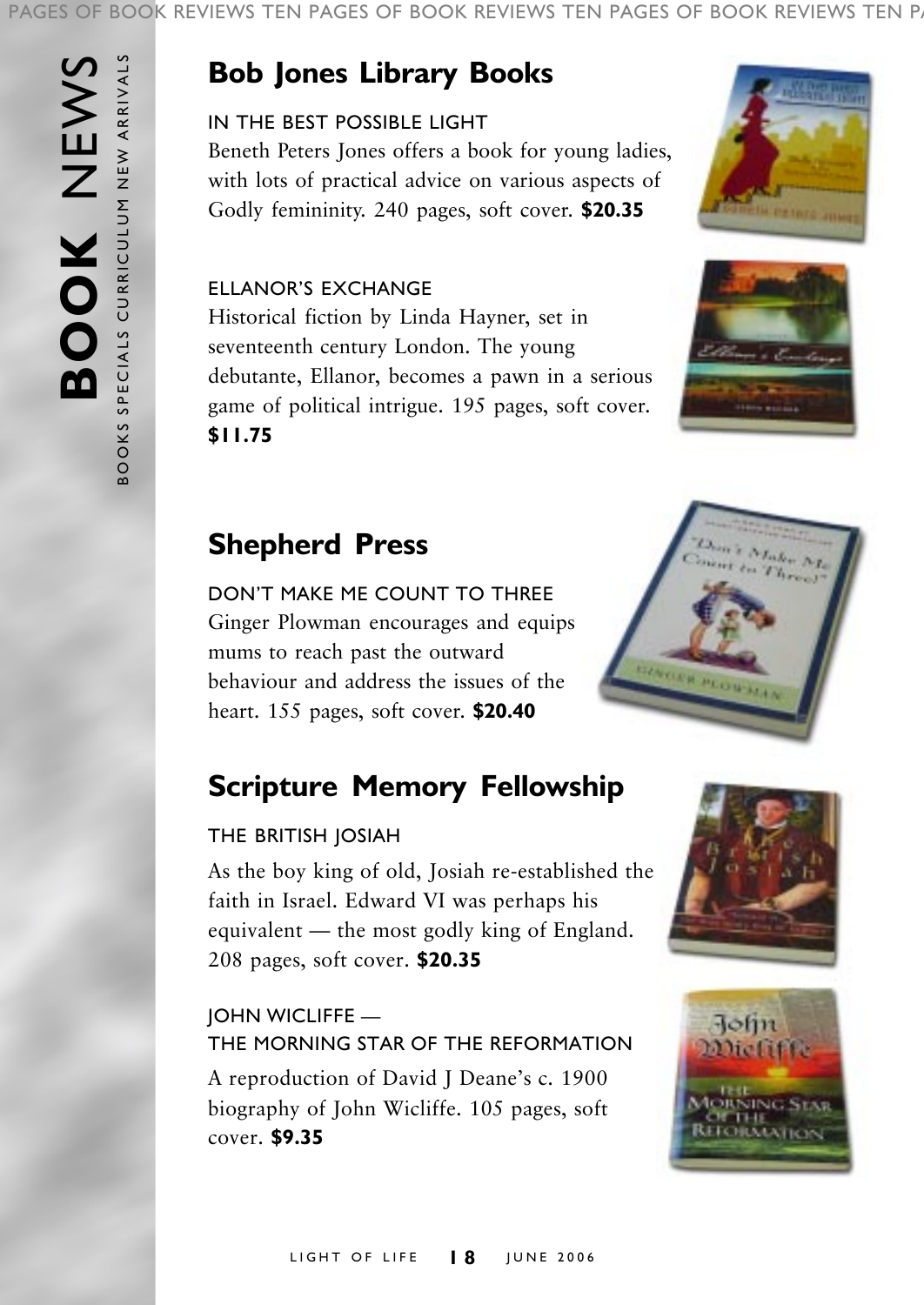AGES OF BOOK REVIEWS TEN PAGES OF BOOK REVIEWS TEN PAGES OF BOOK REVIEWS TEN PAG

### A WELSH GIRL AND HER BIBLE

A reproduction of 'Mary Jones and her Bible' the classic true story of the girl who worked si years to save pennies to have a Bible of her own and helped establish the Bible Society in many countries. 117 pages, soft cover. **\$12.50**

#### MESSIAH

A biography and commentary on George Frederic Handel, his life, his music and his message.

235 pages, soft cover. **\$18.80**

#### SINGING PSALMS WITH ISAAC WATTS

In the 18th century Isaac Watts began presenting the Psalms in poetic metrical form, suitable for singing. In this book N A Woychuk has recollected Watts' hymns of the Psalms, together with notes on meter, singing and tunes, and a ten-chapter biography of Watts himself. 270 pages, paperback. **\$20.35**

# COLOURING BOOKS

*The Missionaries Colouring Book* Drawings and maps from around the world to colour. **\$4.75**

*I AM Colouring Book* Drawings of the 'I am's' of Scripture to colour. **\$4.75**

*ABC Colouring Book* A Bible verse for each letter of the alphabet. **\$4.75**



COLORING BOOK





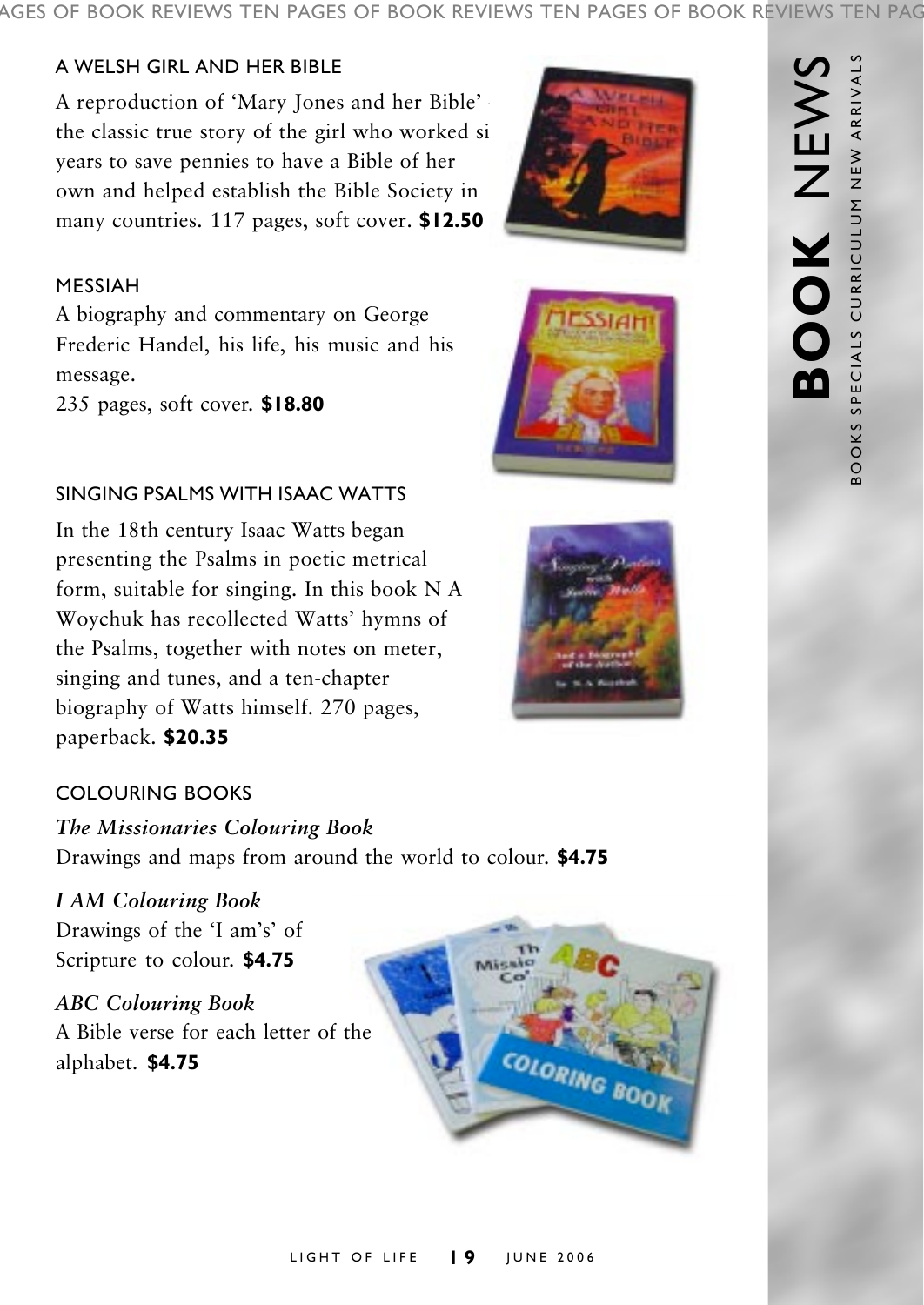#### EVELYN GARRARDíS



# LEM PHONICS **CORNER**

# This year I have been trekking around a bit.

After arriving home from India on 7 January, I spent all of March in China, and have recently come back from a week in Malaysia helping the Chinese team to introduce Phonics into that country.

But for this issue I am reviewing two of our latest products – *The Book of Rules* and *Pathway to Literacy*.

# **The Book of Rules**

Finally, after some arguments, quite a lot of change and some refinement, we have got the *Book of Rules* up and running. I am really happy about this book which can be a wonderful resource for teachers.

My son John has come up with a great concept for the format which allows people to reference it very easily. Rules are organised:

- by *phonograms*, to answer the *reading* question ëwhich sound does a particular phonogram say?'
- by *sounds*, to answer the *spelling* question ëwhich phonogram should I use to say a particular sound?'
- by suffixes, prefixes and pronunciation.

The six main sections of the book are outlined below.

#### **OVERVIEW**

This contains a chart of the 75 phonograms with their sounds; a chart of the 42 sounds of English with their phonograms; as well as instructions and an overview of the book.

#### THE 75 PHONOGRAMS

This section gives rules for *reading.* it shows rules for which sound a phonogram says in a word, according to its position within that word. Is it at the end of a syllable, or before or after a certain letter? The position will very often help to determine the particular sound a phonogram says.

#### THE 42 SOUNDS

This section gives rules for *spelling*. These rules help students to choose the correct phonogram to represent a particular sound in a word. Where rules do not apply there are comprehensive comparison charts showing which phonograms represent a certain sound in different words.

#### SUFFIXES AND PREFIXES

In many cases, the rules relate to a word's part of speech (noun, verb, adjective, etc.).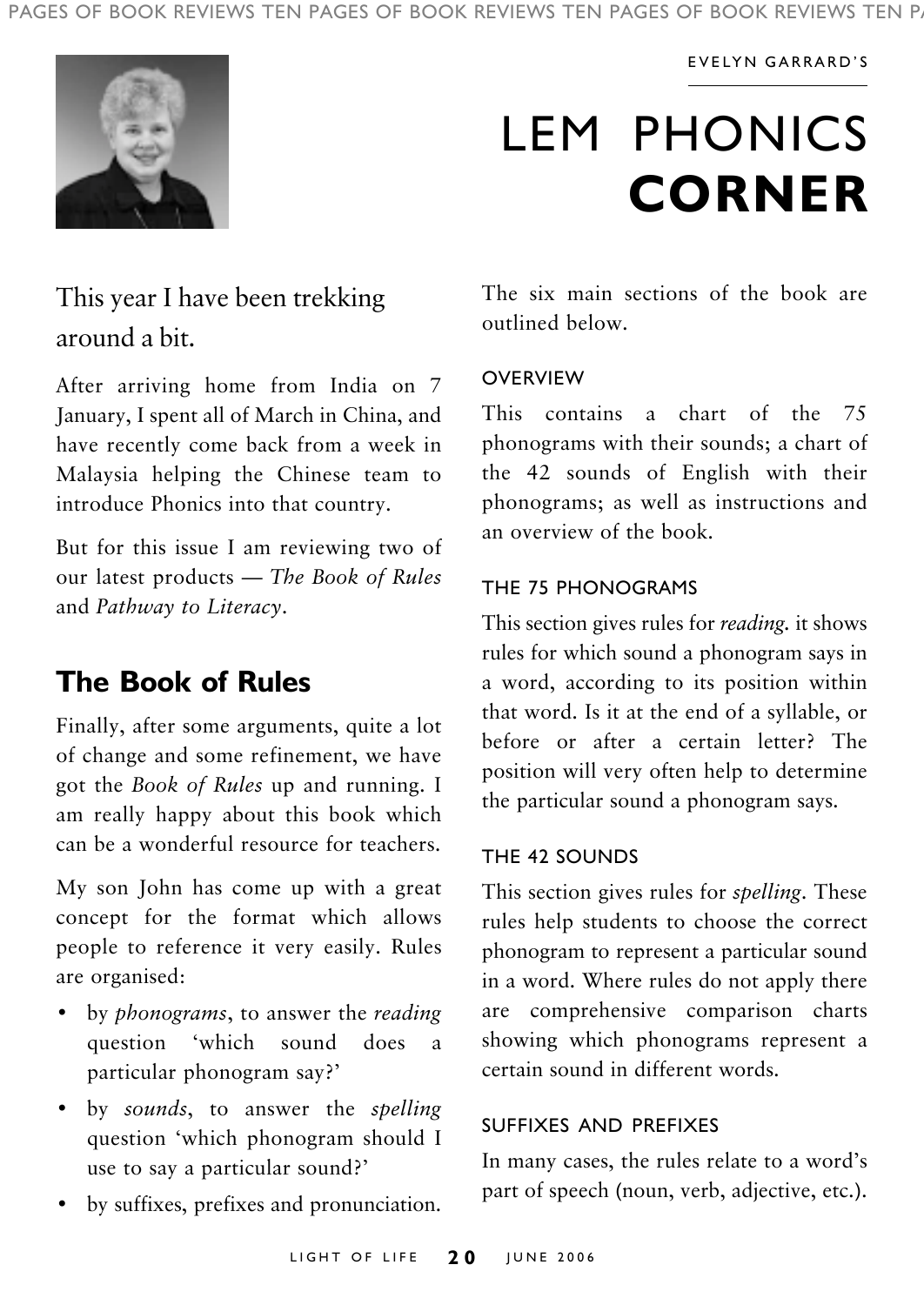#### LEM PHONICS CORNER

This section outlines changes made to words when adding suffixes, the relationship between suffixes and parts of speech, comparisons between confusing spellings, and other helpful material.

#### PRONUNCIATION

This section focuses on syllables, rules for syllabic breakdown, accent on syllables and the use of the schwa sound in unaccented syllables. It contains comprehensive lists of words which contain the different spellings of similar sounding unaccented syllables on the end of multi-syllable words. The comprison of these words will often reveal guidelines which can aid spelling.

#### APPENDIXES

Section 6 is a set of appendixes which include homonyms, silent letters and various anomalies which occur in the patterns of English words.

#### USING THE BOOK

The entire book is indexed alphabetically in each section and cross-referenced to help the user easily compare related material in another section.

For every basic rule, sets of word examples are given, as well as exceptions to the rule and extensions of the rule where applicable.

Whether you are a teacher who is trying to think of an example word, a parent who wants to support their child in the LEM Phonics programme, an ESL teacher who is trying to find ways to teach pronunciation, a linguist who wishes to enrich their knowledge of how spelling works, or a researcher who desires to find out more about the structure of the English language, there is something in it for you!

# **Pathway to Literacy**

Reports from those using *Pathway to Literacy* are very positive in the areas of adult literacy, tutoring older students, and English as a Second Language.

The programme consists of 40 lessons of approximately one hour. The student workbook contains exercises to either challenge the student to discover rules and principles for reading and spelling, or to give practice in the concepts taught. The phonogram CD is included with the student workbook for class and home study, however it is also available separately.

The teacher's book contains a copy of the student's book on the right hand page, with detailed notes on the left facing page explaining how to teach each part of the material.

In the beginning, the focus is mainly on reading skills, although much spelling skill is 'picked up' simultaneously. Later the programme shifts to focus on spelling skills.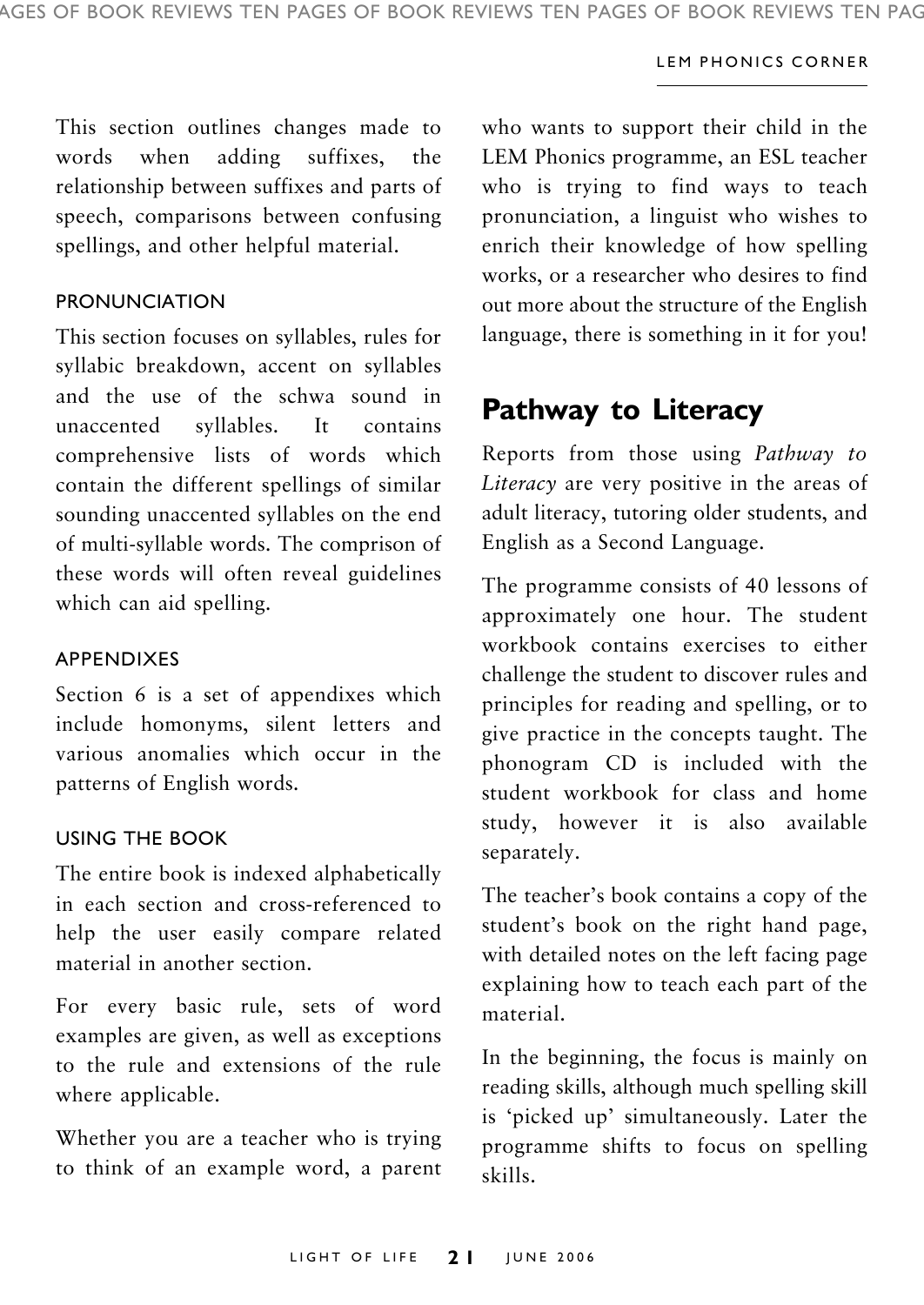#### LEM PHONICS CORNER

#### BREAKING THE OLD, LAYING THE NEW

The programme begins by introducing the single vowel phonograms with all their sounds. The students are given exercises to find the correct sound the vowel is saying within a particular word.

As the single consonants are added, the sounding principle is taught and tested through asking students to sound and read 'artificial words' which have no meaning, such as *gled* or *strump*. This practice helps to break the guessing reflex acquired through the 'Whole Word' method and lays a new foundation for learning through the sounds of the phonograms.

#### RULES AND SYLLABLES

A rule is usually added as soon as enough known phonograms make its use possible. This breaks the boredom of learning only phonograms at first, and challenges the student to apply the rules to aid reading or spelling.

Syllables are also introduced early, showing the student how easy it is to read complicated words. More artificial words are used to ensure correct deciphering of the sounds.

#### BUILDING ON THE KNOWN

Multiple consonants and vowels (consisting of more than one letter) are taught in conjunction with single phonograms which say the same sound. Later new ones which have different sounds are added.

#### SPELLING WITH SUFFIXES

Learning the concept of base words and how to add suffixes is an important spelling skill, first introduced in Lesson 15. This also requires the student to gain some knowledge of grammatical concepts.

#### SOME GUIDELINES FOR READING

The book does not contain much contextual reading material. It uses single words to give practice at using the phonograms, and rules to decipher how words are pronounced. We recommend that students begin reading short simple passages which are of interest to them. This should grow in complexity after Lesson 16. Reading aloud is essential while the student is still not fluent.

#### CONFIDENCE PROMOTES LEARNING

The 40 lessons include all the phonograms and all the basic rules which aid in reading and spelling. If struggling readers can reach the 40-lesson goal they should be able to read fluently. Their confidence will have risen greatly to a level where he can continue to 'self-learn' the word patterns and anomalies which still pose problems.

Tell your teacher and tutor friends about these books!

Blessings,

Court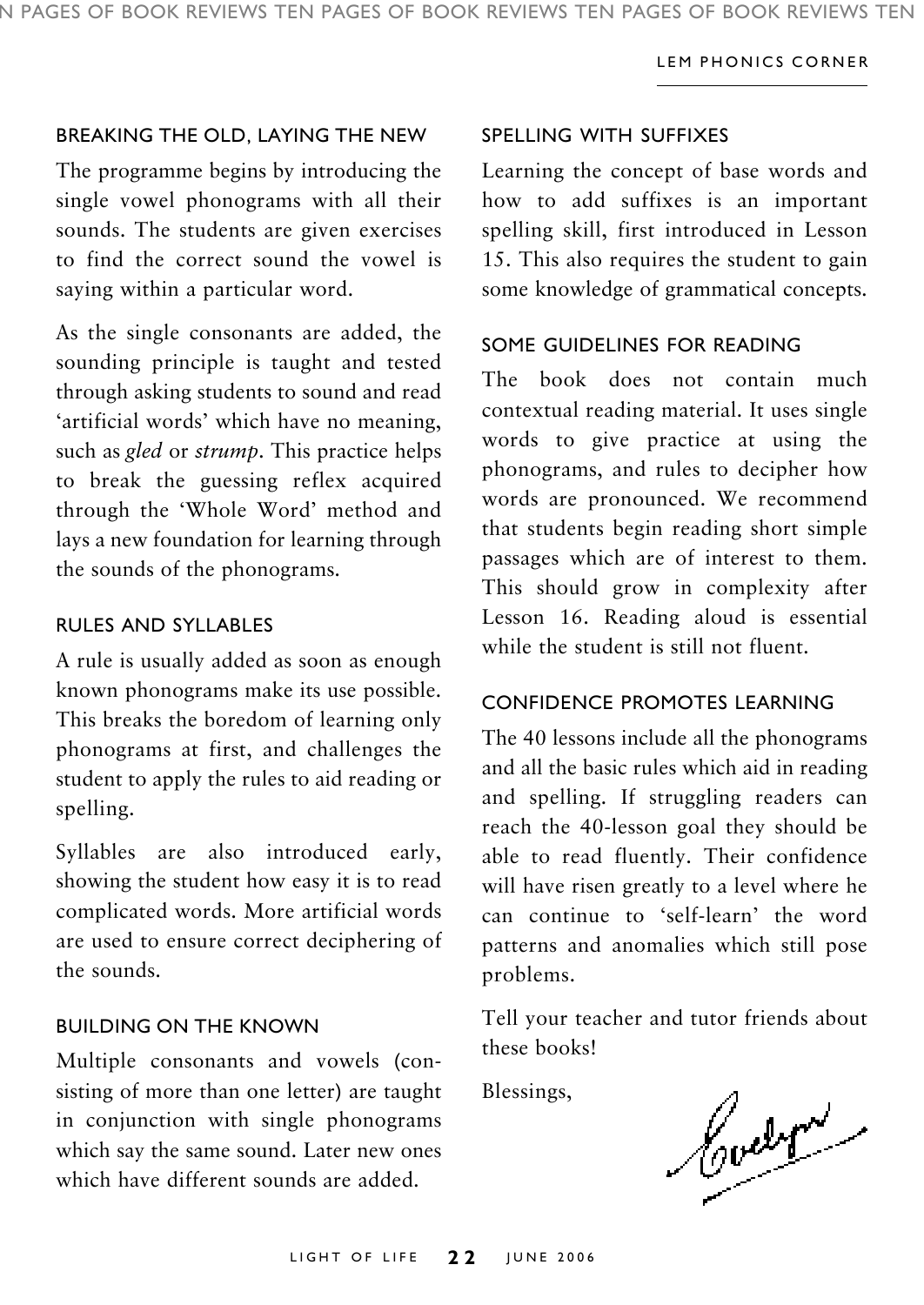COMING EVENTS SEMINARS PROGRAMMES UPDATES

**Note the number of the seminar you are interested in and tick the corresponding box on the registration form inside the back cover**



# **2006 Programme**

- 9:00 **Registration**
- 9:30 **Keynote Address**
- 10:30 **Morning Break**
- 11:00 **Elective sessions**
- 12:00 **Lunch**
	- 2:00 **Session Two**
	- 3:00 **Session Three**
	- 4:00 **Book Browse and Buy**
	- 5:00 **Close**

Children are welcome at all CHESS seminars, but they must be quiet and accountable to their parents at all times.

This programme is subject to change.

Details and registration forms for all seminars are available as PDF downloads on our website at **www.lem.com.au**. Just click 'CHESS' in the 'Quick Links' box on our homepage.

If you are interested in holding a CHESS seminar in your area please contact the LEM office on (02) 6259 3944.

# **CHESS Seminars**

**01** MELBOURNE, VIC

| Date    | Monday 12 June                |  |
|---------|-------------------------------|--|
| Venue   | Diamond Valley Baptist        |  |
|         | Church, 309 Diamond Creek     |  |
|         | Road, Plenty                  |  |
| Cost    | Single/Family: \$25/\$40      |  |
|         | Earlybird (by 22 May): $$15/$ |  |
|         | \$2.5                         |  |
| Send to | Kingsley Educational Pty Ltd  |  |
|         | PO Box 310                    |  |
|         | Mt Waverley MDC Vic 3149      |  |
| Phone   | $(03)$ 9544 8792              |  |
| Email   | enquiries@kepl.com.au         |  |
|         |                               |  |

# **02** HOBART, TAS

| Date    | Saturday 17 June                 |  |
|---------|----------------------------------|--|
| Venue   | Salvation Army Hall              |  |
|         | Blackmans Bay (TBC)              |  |
| Cost    | Single/Family: \$25/\$40         |  |
|         | Earlybird (by 27 May): \$15/\$25 |  |
| Send to | Lorraine Ward                    |  |
|         | 7 Jessica Pl, Howden             |  |
|         | Tas 70.54                        |  |
| Phone   | (03) 6267 2359                   |  |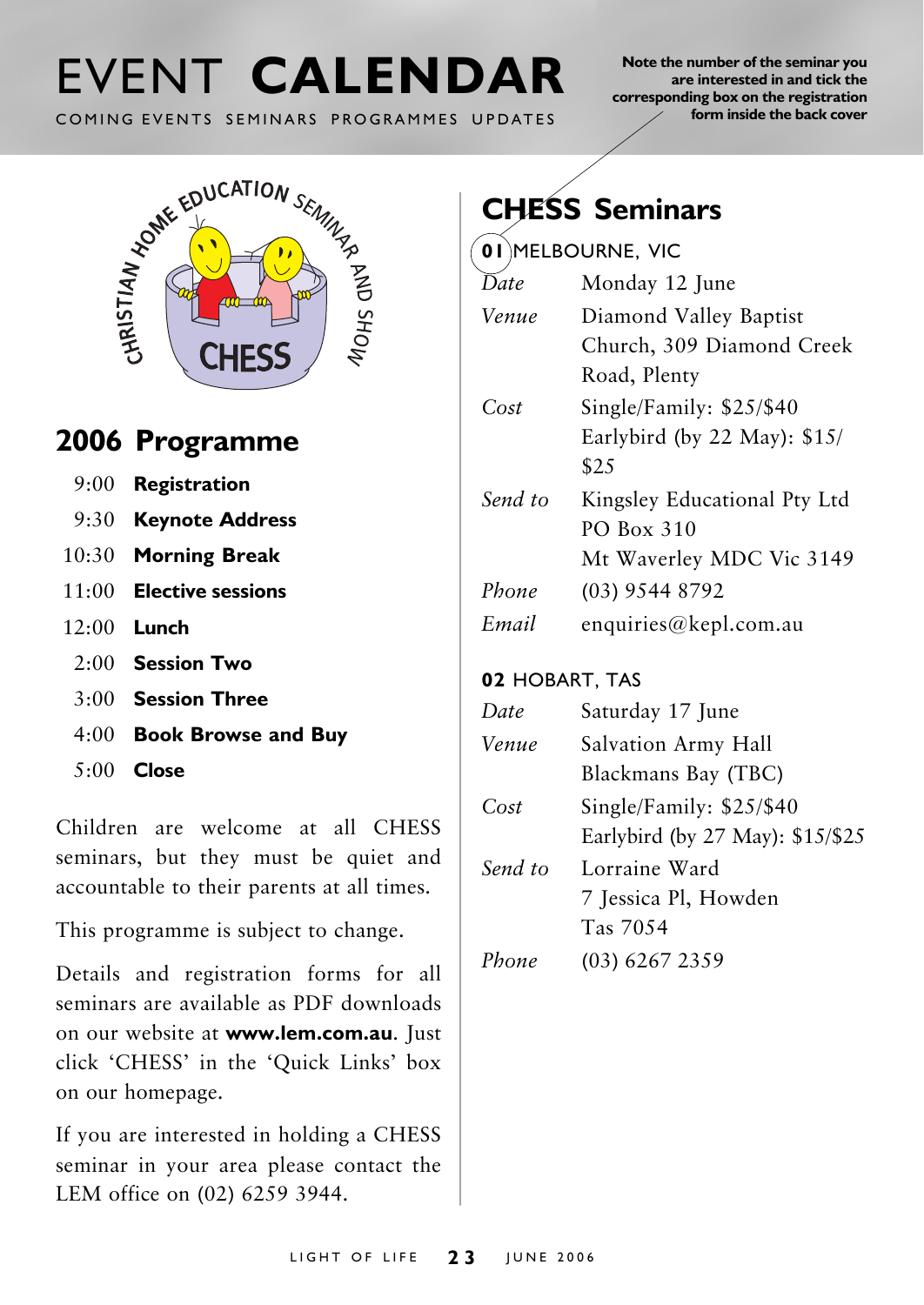**NORT CALENDAR** Note the number of the seminar you are interested in and tick the seminar  $\frac{1}{\text{core}}$  and tick cover

### **03** SYDNEY, NSW

| Date    | Saturday 12 August             |  |
|---------|--------------------------------|--|
| Venue   | Condell Park Christian School  |  |
|         | 29 Lancelot St (TBC)           |  |
| Cost    | Single/Family: $$25/$40$       |  |
|         | Earlybird (by 29 July): $$15/$ |  |
|         | \$2.5                          |  |
| Send to | Leanne Glen                    |  |
|         | 6 Blackwattle Grove            |  |
|         | Narellan Vale NSW 2567         |  |
|         | Enquiries LEM, (02) 6259 3944  |  |

### **04** ALBANY, WA

| Date  | Wednesday 6 September            |  |
|-------|----------------------------------|--|
| Venue | Shield's Hall, Cnr North Rd      |  |
|       | and Albany Hwy, Albany           |  |
| Cost  | Single/Family: $$25/$40$         |  |
|       | Earlybird (by 16 Aug): \$15/\$25 |  |

*Send to* Renée Frahm Lot 19, Young Rd Tenterden WA 6322

*Phone* (08) 9851 7173

#### **05** PERTH, WA

| Date    | Saturday 9 September         |  |
|---------|------------------------------|--|
| Venue   | Presbyterian Church          |  |
|         | 32 Bull Creek Dr, Bull Creek |  |
| Cost    | Single/Family: \$25/\$40     |  |
|         | Earlybird (by 19 Aug): \$15/ |  |
|         | \$2.5                        |  |
| Send to | Rod and Leanne Ellis         |  |
|         | 246 Duckpond Rd              |  |
|         | Wellard WA 6170              |  |
| Phone   | (08) 9524 2505               |  |
|         |                              |  |

### **06** BRISBANE, QLD

| Date    | Saturday 7 October               |
|---------|----------------------------------|
| Venue   | <b>TBA</b>                       |
| Cost    | Single/Family: $$25/$40$         |
|         | Earlybird (by 16 Sep): \$15/\$25 |
| Send to | Ken Evans                        |
|         | 24 Owens St                      |
|         | Boronia Heights Qld 4124         |
| Phone   | $(07)$ 3809 4980                 |
|         |                                  |

# **07** TOWNSVILLE, QLD

| Date    | Tuesday 10 October               |  |
|---------|----------------------------------|--|
| Venue   | Willows Presbyterian Church,     |  |
|         | Carthew Street, Kirwan           |  |
| Cost    | Single/Family: \$25/\$40         |  |
|         | Earlybird (by 19 Sep): \$15/\$25 |  |
| Send to | Leanne Bonano                    |  |
|         | PO Box 1570                      |  |
|         | Thuringowa Central Qld 4817      |  |
| Phone   | $(07)$ 4728 1356                 |  |